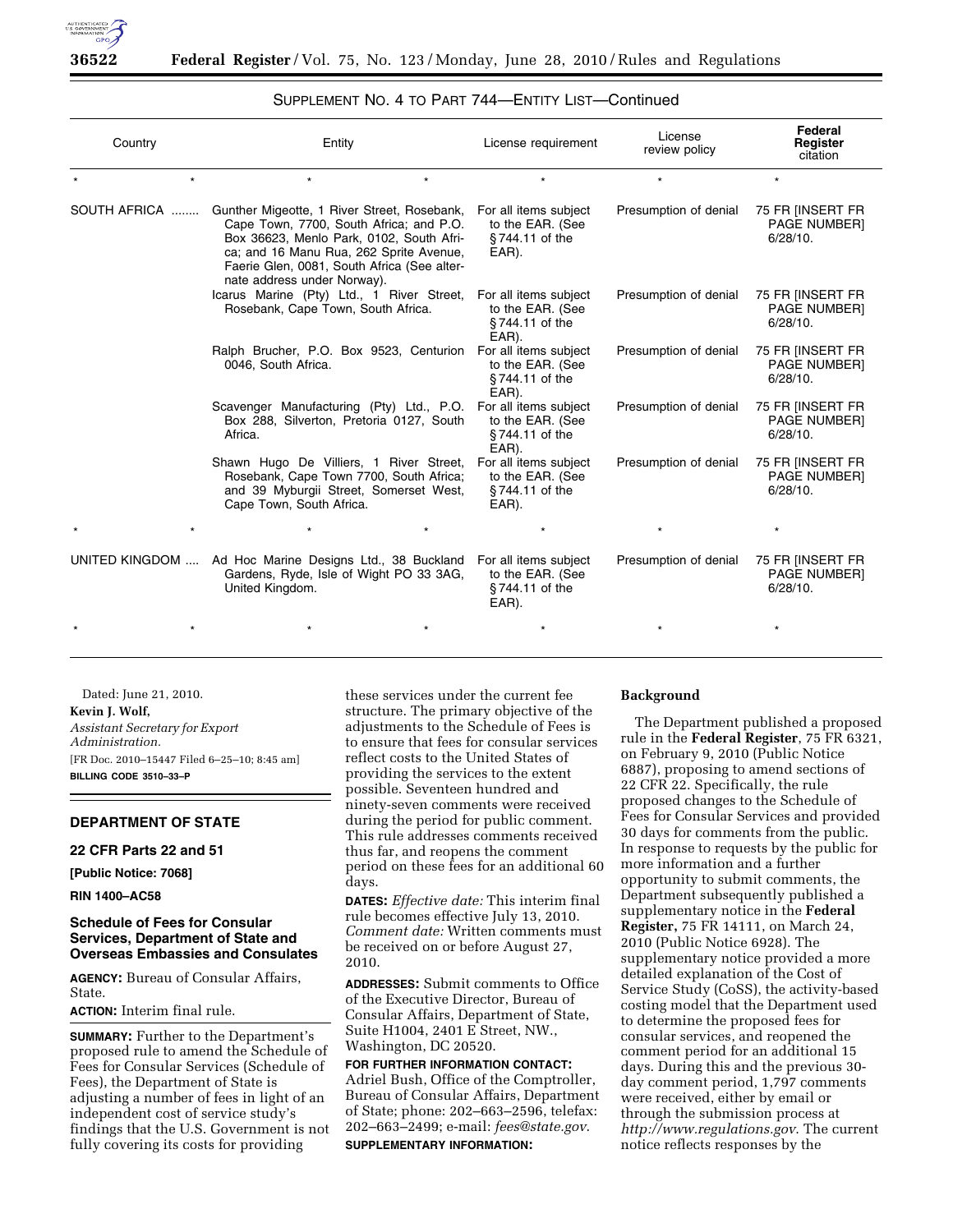the 45 days during which the comment period for this proposed rule was open.

Nonimmigrant visa fees, including fees for Machine-Readable Visas (MRVs) and Border Crossing Cards (BCCs), have been modified pursuant to a separate rule published May 20, 2010 at 75 FR 28188. These modified fees are reflected in Item 21 of the Schedule of Fees below alongside the modified fees addressed in the present notice.

#### **What Is the authority for this action?**

As explained when the revised Schedule of Fees was published as a proposed rule, the Department of State derives the statutory authority to set the amount of fees for the consular services it provides, and to charge those fees, from the general user charges statute, 31 U.S.C. 9701. *See, e.g.,* 31 U.S.C. 9701(b)(2)(A) (''The head of each agency \* \* \* may prescribe regulations establishing the charge for a service or thing of value provided by the agency \* \* \* based on \* \* \* the costs to the Government; \* \* \* the value of the service or thing to the recipient; \* \* public policy or interest served; and \* \* \* other relevant facts.''). As implemented through Executive Order 10718 of June 27, 1957 (22 FR 4632), 22 U.S.C. 4219 further authorizes the Department to establish fees to be charged for official services provided by U.S. embassies and consulates. When a service provided by the Department ''provides special benefits to an identifiable recipient beyond those that accrue to the general public,'' guidance issued by the Office of Management and Budget (OMB) requires as follows: ''user charges will be sufficient to recover the full cost to the Federal Government \* \* \* of providing the service \* \* \* or good \* \* \* .'' OMB Circular A–25, ¶  $6(a)(1), (a)(2)(a).$ 

Other authorities allow or require the Department to charge fees for consular services, but do not determine the amount of such fees, as the amount is statutorily determined, such as the \$13 fee, discussed below, for machinereadable Border Crossing Cards (BCCs) for certain Mexican citizen minors. Omnibus Consolidated and Emergency Supplemental Appropriations Act of 1999, Public Law 105–277, 112 Stat. 2681–50, Div. A, Title IV, § 410(a) (reproduced at 8 U.S.C. 1351 note).

A number of other statutes address specific fees relating to passport processing, immigrant and nonimmigrant visa processing, and overseas citizens services. For example, 22 U.S.C. 214 requires the Department to charge passport application and execution fees. Another law authorizes

Department to the comments received in the Department to establish a fee for the processing of applications for ''diversity visas,'' to recover the costs of the ''visa lottery'' program conducted under Immigration and Nationality Act (INA) sections 203 and 222, 8 U.S.C. 1153, 1201. *See* Omnibus Consolidated Appropriations Act, 1997, Public Law 104–208, 110 Stat. 3009, Div. C, Title VI, § 636 (reproduced at 8 U.S.C. 1153 note). Only those applicants who register in the lottery and are selected may apply for a visa, and those who choose to apply must pay the fee; the fee incorporates the costs to the Department of administering the lottery program. *Id.*  Another statute authorizes the Department to collect and retain surcharges on passports and immigrant visas to help pay for efforts to enhance border security. *See* 8 U.S.C. 1714. While these fees were originally frozen statutorily at \$12 and \$45 respectively, subsequent legislation authorized the Department to amend these amounts administratively, provided the resulting surcharge is "reasonably related to the costs of providing services in connection with the activity or item for which the surcharges are charged.'' Department of State Authorities Act of 2006, Public Law 109–472, 120 Stat. 3554, § 6(b)(1) (reproduced at 8 U.S.C. 1714 note). Furthermore, several statutes deal with fees for nonimmigrant visas, including the issuance fee statute, 8 U.S.C. 1351 (establishing reciprocity as the basis for the nonimmigrant visa issuance fee), and the MRV and BCC fees modified in the rule published at 75 FR 28188 on May 20, 2010.

> Certain persons are exempted by law or regulation from paying specific fees or are expressly made subject to a special fee regime by law. These are noted in the Schedule of Fees below. They include, for instance, several exemptions from the nonimmigrant visa application fee for certain individuals who engage in charitable activities or who qualify for diplomatic visas. *See* 8 U.S.C. 1351; 22 CFR 41.107(c). Certain Iraqi and Afghan nationals are similarly exempt from paying an immigrant visa application fee. *See* National Defense Authorization Act for Fiscal Year 2008, Public Law 110–181, 122 Stat. 3, Div. A, Title XII, § 1244(d) (reproduced at 11 U.S.C. 1157 note); Omnibus Appropriations Act, 2009, Pub. L. 111– 8, 123 Stat. 524, Div. F, Title VI, § 602(b)(4) (reproduced at 8 U.S.C. 1101 note). As another example, qualifying Mexican citizen minors pay a special BCC fee well below what it costs the Department to process such cards. Omnibus Consolidated and Emergency Supplemental Appropriations Act of

1999, Public Law 105–277, Div. A, Title IV, § 410(a), *reproduced at* 8 U.S.C. 1351 note.

While for most consular services, the funds collected from fees must be deposited into the Treasury, various statutes permit the Department to retain the fees it collects for certain services. *See, e.g.,* 31 U.S.C. 3302(b); 2 GAO Principles of Appropriations Law, 6– 199 (3d ed.) (''fees \* \* \* paid \* \* \* to the government \* \* \* must be deposited in the Treasury as miscellaneous receipts, absent statutory authority to the contrary''). Among these statutes are the following: (1) The MRV and BCC fees, Omnibus Consolidated and Emergency Supplemental Appropriations Act of 1999, Public Law 103–236, Title I, § 140(a)(2), 112 Stat. 2681–50 (reproduced at 8 U.S.C. 1351 note); (2) the passport expedite fee, Department of Commerce, Justice, and State, the Judiciary, and Related Agencies Appropriations Act, 1995, Pub. L. 103–317, 108 Stat. 1724, Title V (reproduced at 22 U.S.C. 214 note); (3) the passport and immigrant visa security surcharges, 8 U.S.C. 1714; (4) the Western Hemisphere Travel Initiative (WHTI) surcharge, which is embedded in the passport book and passport card application fees, 22 U.S.C. 214(b)(1), 22 CFR 51.51(d) (WHTI surcharge "will be recovered \* \* \* from within the passport fee reflected in the Schedule of Fees for Consular Services''); (5) the diversity visa lottery fee, Omnibus Consolidated Appropriations Act, 1997, Public Law 104–208, Div. C, Title VI, § 636 (reproduced at 8 U.S.C. 1153 note); (6) the fee for an affidavit of support, Consolidated Appropriations Act, 2000, Public Law 106–113, 113 Stat. 1501, Div. A, Title II, § 232(a) (reproduced at 8 U.S.C. 1183a note); and (7) the fee to process requests from participants in the Department's Exchange Visitor Program for a waiver of the two-year homeresidence requirement, 22 U.S.C. 1475e. The Department also has available to it a portion of certain fraud prevention and detection fees charged to petitioners of H- and L-category visas. 8 U.S.C. 1184(c)(12)(A), (13)(A), 1356(v)(2)(A).

## **Why is the department adjusting fees at this time?**

With certain exceptions—such as the reciprocal nonimmigrant visa issuance fee and the reduced Mexican citizen minor BCC fee described above, as well as a congressionally mandated \$1 surcharge on all nonimmigrant visas, *see* William Wilberforce Trafficking Victims Protection Reauthorization Act of 2008, Pub. L. 110–457, 122 Stat. 5044, Title II, § 239 (reproduced at 8 U.S.C.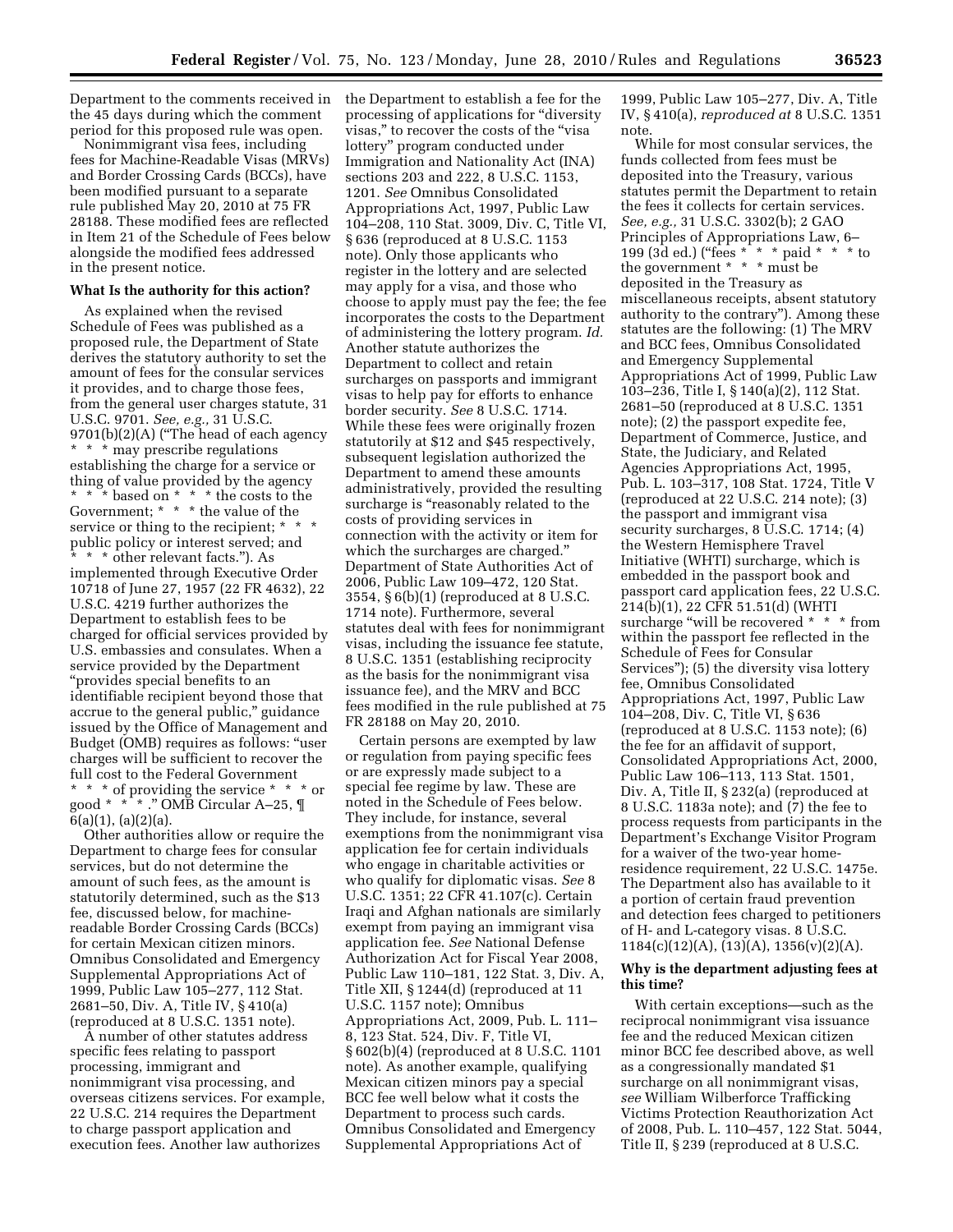1351 note)—the Department of State generally sets consular fees at an amount calculated to achieve recovery of the costs to the U.S. Government of providing the consular service, in a manner consistent with general user charges principles, regardless of the specific statutory authority under which the fees are authorized. *See* 31 U.S.C. 9701(b)(2)(A). As set forth in OMB Circular A-25, "[w]hen a service \* \* \* provides special benefits to an identifiable recipient beyond those that accrue to the general public, a charge will be imposed  $* * *$  to recover the full cost to the Federal Government for providing the special benefit \* \* \* .'' *See* OMB Circular No. A–25, ¶ 6(a)(2)(a). The OMB guidance covers all Federal Executive Branch activities that convey special benefits to recipients beyond those that accrue to the general public. *See id.,* §§ 4(a), 6(a)(1).

While fees are thus set in accordance with full cost recovery, there are limited circumstances, such as the passport book and card application fees for minors, in which costs are allocated to related fees or the Department charges a fee that is lower than the cost of providing the service. This may be done in order to account for statutory requirements or the potential impact on the public of setting those fees at a higher level. *See* 31 U.S.C. 9701(b)(2) (user charges based on costs to the Government, the value of the service to the recipient, the public policy or interest served, and other relevant facts).

The Department reviews consular fees periodically to determine each fee's appropriateness in light of OMB guidance. The Department has made the changes set forth in this proposed Schedule of Fees accordingly. In line with this guidance, the Department contracted for an independent CoSS, which conducted its work from August 2007 through June 2009. The CoSS used an activity-based costing model to determine the current direct and indirect costs to the U.S. Government associated with each consular good and service the Department provides. The contractor, QED Group, LLC, its subcontractor Booz Allen Hamilton, Inc., and Department staff surveyed and visited domestic and overseas consular sites handling a representative sample of all consular services worldwide. The study identified the cost of the various discrete consular goods and services, both direct and indirect, and the study's results formed the basis of the changes herein proposed to the Schedule of Fees. Activity-based costing in general and the methodology employed by the CoSS to arrive at the various costs of the consular services provided by the

Department are discussed in detail in the supplementary notice of proposed rulemaking, at 75 FR 14111.

In situations where services are provided with enough frequency to develop a reliable estimate of the average time involved, the Schedule of Fees generally sets a flat service fee. In situations that require services to be performed away from the office or during after-duty hours, the Department calculates the fee based on a consular ''hourly rate''; this rate, which appears at Item 75 on the Schedule of Fees below, represents the cost per hour or part thereof per consular employee. Whether by flat fee or fee determined by hourly rate, the fees the Department charges are designed to recover—at most—the full costs the Department expects the U.S. Government to incur over the period the Schedule of Fees will be in effect. The Department based all fees in the Schedule of Fees on projected Fiscal Year 2010 workloads.

As a result of the CoSS's findings and the Department's analysis of these findings, the Department hereby implements, in the form of an interim final rule allowing 60 additional days for public comment, adjustments to the Schedule of Fees with respect to a number of consular services, as discussed below. The fees for other consular services remain unchanged. As noted above, adjustments to nonimmigrant visa fees, including those for BCCs, have been promulgated under a separate rule published May 20, 2010, *see* 75 FR 28188, and these adjustments are reflected in the revised Schedule of Fees below.

The last broad set of amendments to the Schedule of Fees occurred in 2005, though the Department has made piecemeal amendments to it since that time. Some fees, including Items 31(a) and (b) and 35(d), are set by the Department of Homeland Security (DHS). These DHS fees were most recently updated by that agency on July 30, 2007, and are potentially subject to change in the near future. *See* 75 FR 33447 (June 11, 2010) (proposed rule on DHS fees). The Department of State lists these DHS fees in the Department of State Schedule of Fees for cashiering purposes only; a complete list of fees collected from applicants by Department of State cashiers are posted in every embassy and consulate so that when customers pay fees to these cashiers they can compare the amount requested to the posted schedule. The Department of State has no authority to set DHS fees, and any time DHS changes its fees, the Department of State updates those items. DHS lists these fees at 22 CFR 103.7(b)(1). As of June 18, 2010,

these fees and their amounts were as follows:

• Filing immigrant visa petition: Petition to classify status of alien relative for issuance of immigrant visa (Item 31(a) on the Department of State Schedule of Fees; DHS Form I–130): \$355.

• Filing immigrant visa petition: Petition to classify orphan as an immediate relative (Item 31(b) on the Department of State Schedule of Fees; DHS Form I–600): \$670.

• Special visa services: Waiver of immigrant visa ineligibility (Item 35(d) on the Department of State Schedule of Fees; DHS Form I–601): \$545.

All CoSS estimates discussed below are based on projected workload for Fiscal Year 2010, and fees have been rounded to make them easier to collect, especially when converting from foreign currencies, which are most often used when paying for fees at posts abroad. This proposed rule also makes a conforming amendment to 22 CFR 51.51(d), which establishes the surcharge on the filing of each passport application in order to cover the costs of meeting the increased demand for passports as a result of actions taken to comply with section 7209(b) of the Intelligence Reform and Terrorism Prevention Act of 2004, Public Law 108–458, 118 Stat. 3638 (reproduced at 8 U.S.C. 1185 note).

#### *Passport Book Application Services*

The Department is increasing the application fee for a passport book for an adult (age 16 and older) from \$55 to \$70. The application fee for a passport book for a minor (under age 16) will remain at \$40. The CoSS calculated the cost of processing first-time passport applications for both adults and minors as \$105.80, based on a projected FY 2010 workload of 11.9 million. This cost includes border security costs covered by the passport book security surcharge, discussed immediately below. Because a minor passport book has a validity of just five years, in contrast with the tenyear validity period of an adult passport book, the Department has decided to leave the minor passport book application fee at \$40, and to allocate the remainder of the cost of processing minor passport book applications to the adult passport application fee.

As described in 22 CFR 51.51(d), this fee incorporates the costs of meeting the increased demand for passports as a result of actions taken to comply with section 7209(b) of the Intelligence Reform and Terrorism Prevention Act of 2004, Public Law 108–458 (reproduced at 8 U.S.C. 1185 note). This portion of the application fee, which is embedded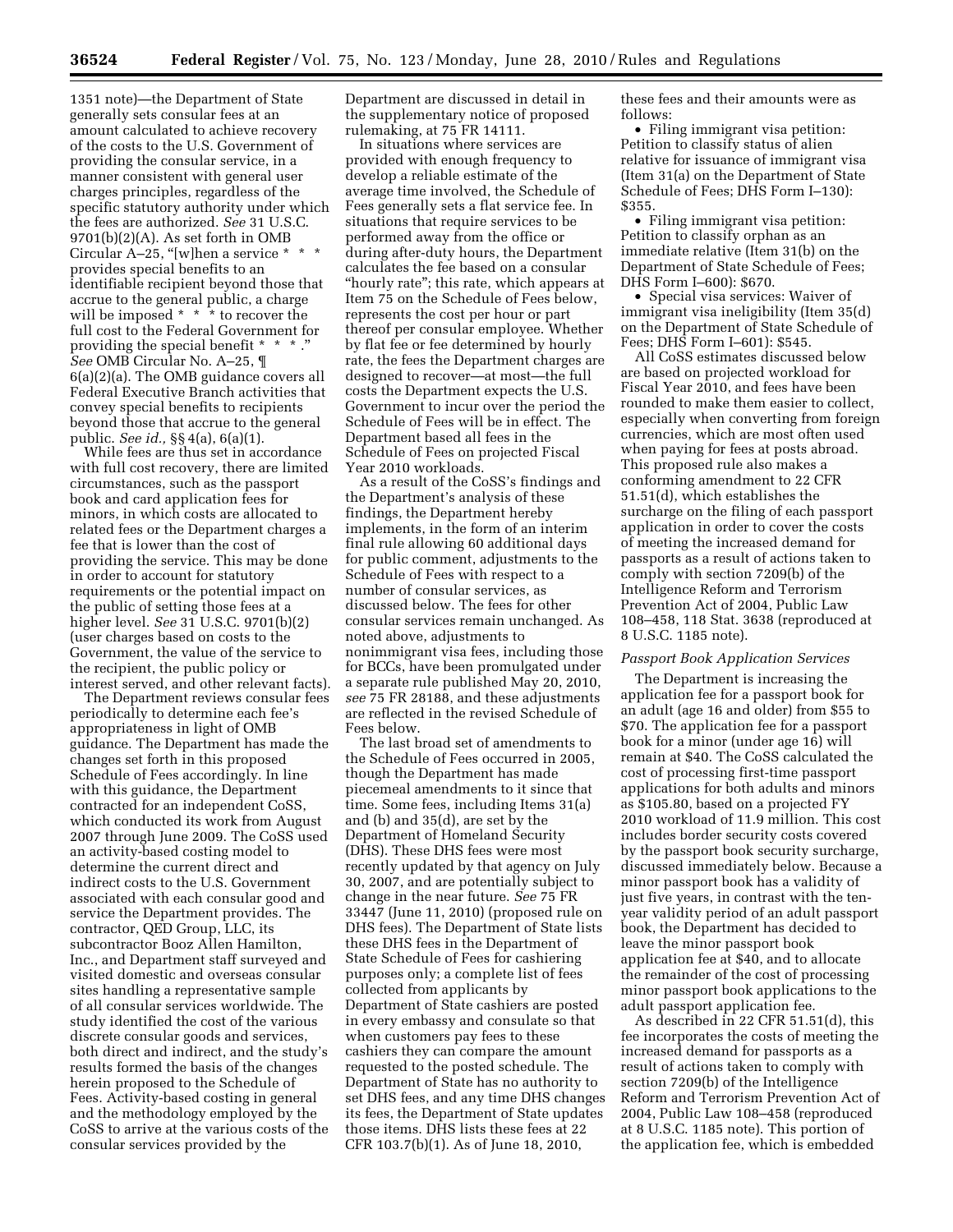within the fee and not charged separately or separately itemized in the Schedule of Fees, *see* 22 CFR 51.51(d) (noting absence of separate itemization), has increased from \$20 to \$22 per application based on increased costs related to new passport agencies serving border communities.

#### *Passport Book Security Surcharge*

The Department is increasing the passport book security surcharge from \$20 to \$40 in order to cover the costs of increased border security which includes, but is not limited to, enhanced biometric features in the document itself. The passport book security surcharge is the same for adult passport books and for minor passport books.

#### *Additional Passport Visa Pages*

In the past, the Department provided extra pages in a customer's passport, to which foreign countries' visas may then be affixed, at no charge. The CoSS found that the cost of the pages themselves, of having the pages placed in the book in a secure manner by trained personnel, and of completing the required security checks results in a cost to the U.S. Government of \$82.48, based on a projected FY 2010 workload of 218,000 applicants. Therefore, the Department will charge \$82 for this service. The costs associated with adding additional visa pages to a passport book are described in greater detail in the supplementary notice, 75 FR 14111, 14113 (Mar. 24, 2010). Another alternative to additional visa pages is to request, at the time of applying for a passport, the larger 52-page passport book offered by the Department for travelers who anticipate that they will need more than 28 visa pages. Any passport applicant may request a larger book at the time of application for no additional fee. The Department will make information about this option more widely available to customers both domestically and overseas, to ensure that applicants are able to take advantage of it.

#### *Passport Card Application Services*

The CoSS calculated that the cost of processing first-time applications for adult and minor passport cards is \$77.59, based on an FY 2010 workload projection of 1.56 million cards, and that adjudication costs associated with a passport card are the same as those associated with a passport book. Nevertheless, the card is intended to be a substantially less expensive document than the passport book, for the convenience of citizens who live close to land borders and cross back and forth frequently. Therefore, the Department

has decided only to raise the adult passport card application fee from \$20 to \$30, and the minor passport card application fee from \$10 to \$15. *See* 31 U.S.C. § 9701(b)(2) (user charge based on cost, value to the recipient, public policy or interest served, and other relevant facts).

As described in 22 CFR 51.51(d), this application fee incorporates the costs of meeting the increased demand for passports as a result of actions taken to comply with section 7209(b) of the Intelligence Reform and Terrorism Prevention Act of 2004, Public Law 108–458 (reproduced at 8 U.S.C. 1185 note). This portion of the fee, which is embedded within the fee and not charged separately or separately itemized in the Schedule of Fees, *see* 22 CFR 51.51(d) (noting absence of separate itemization), has increased from \$20 to \$22 for the adult passport card and from \$10 to \$15 for the minor passport card, and is based on increased costs related to new passport agencies serving border communities.

# *File Search and Verification of U.S. Citizenship*

When an applicant for a passport book or passport card does not present evidence of citizenship, the Department must verify his or her U.S. citizenship. The Department is raising the fee for this service from \$60 to \$150 based on the cost of providing the service, and notes that applicants can avoid paying this fee by providing adequate citizenship documentation when applying for a passport rather than to request costly, time-intensive research.

# *Application for Consular Report of Birth Abroad of a Citizen of the United States*

The CoSS found that the cost of accepting and processing an application for a Consular Report of Birth Abroad of a Citizen of the United States is \$197.28 based on an FY 2010 workload projection of 80,000 applications. Based on that analysis, the Department is raising the fee from \$65 to \$100, still significantly less than cost, based on its view that too high a fee might deter U.S. citizen parents from properly documenting the citizenship of their children at birth, a development the Department feels would be detrimental to national interests. *See* 31 U.S.C. 9701(b)(2).

# *Documentation for Renunciation of Citizenship*

The CoSS demonstrated that documenting a U.S. citizen's renunciation of citizenship is extremely costly, requiring American consular officers overseas to spend substantial

amounts of time to accept, process, and adjudicate cases. A new fee of \$450 will be established to help defray a portion of the total cost to the U.S. Government of documenting the renunciation of citizenship. While the Department decided to set the fee at \$450, this fee represents less than 25 percent of the cost to the U.S. Government. The Department has determined that it must recoup at least a portion of its costs of providing this very costly service but set the fee lower than the cost of service in order to lessen the impact on those who need this service and not discourage the utilization of the service, a development the Department feels would be detrimental to national interests. *See* 31 U.S.C. 9701(b)(2).

#### *Death and Estate Services*

The CoSS found that the average cost of assisting U.S. citizens in making arrangements for a deceased non-U.S. citizen family member abroad is \$388.19 per case based on an FY 2010 workload projection of 50,000 cases. The Department had previously charged a fee of \$265 per hour, the then-applicable fee for consular time (discussed below), plus expenses. The Department has decided to set the new fee for death and estate services at significantly lower than costs—\$200 plus expenses, per case—in order to assist bereaved families.

### *Immigrant Visa Application Processing Fee*

In the past, the Department has charged a single application processing fee for processing an immigrant visa, regardless of category: \$355. The Department has concluded, however, that it will be more equitable to set the fee for each immigrant visa category at a level commensurate with the average cost of producing that particular product. The CoSS found, however, that applications for certain immigrant visa categories cost more to process than others. Accordingly, the Department has created in the current Schedule of Fees a four-tiered immigrant visa application processing fee structure based on CoSS estimates for each discrete category of immigrant visa. The application fee for a family-based (immediate relative and preference) visa (processed on the basis of an I–130, I–600 or I–800 petition) will be \$330. The application fee for an employment-based visa (processed on the basis of an I–140 petition) will be \$720. Other immigrant visa applications (including for diversity visa applicants, I–360 self-petitioners, special immigrant visa applicants, and all others) will have a fee of \$305. As noted above, certain qualifying Iraqi and Afghan special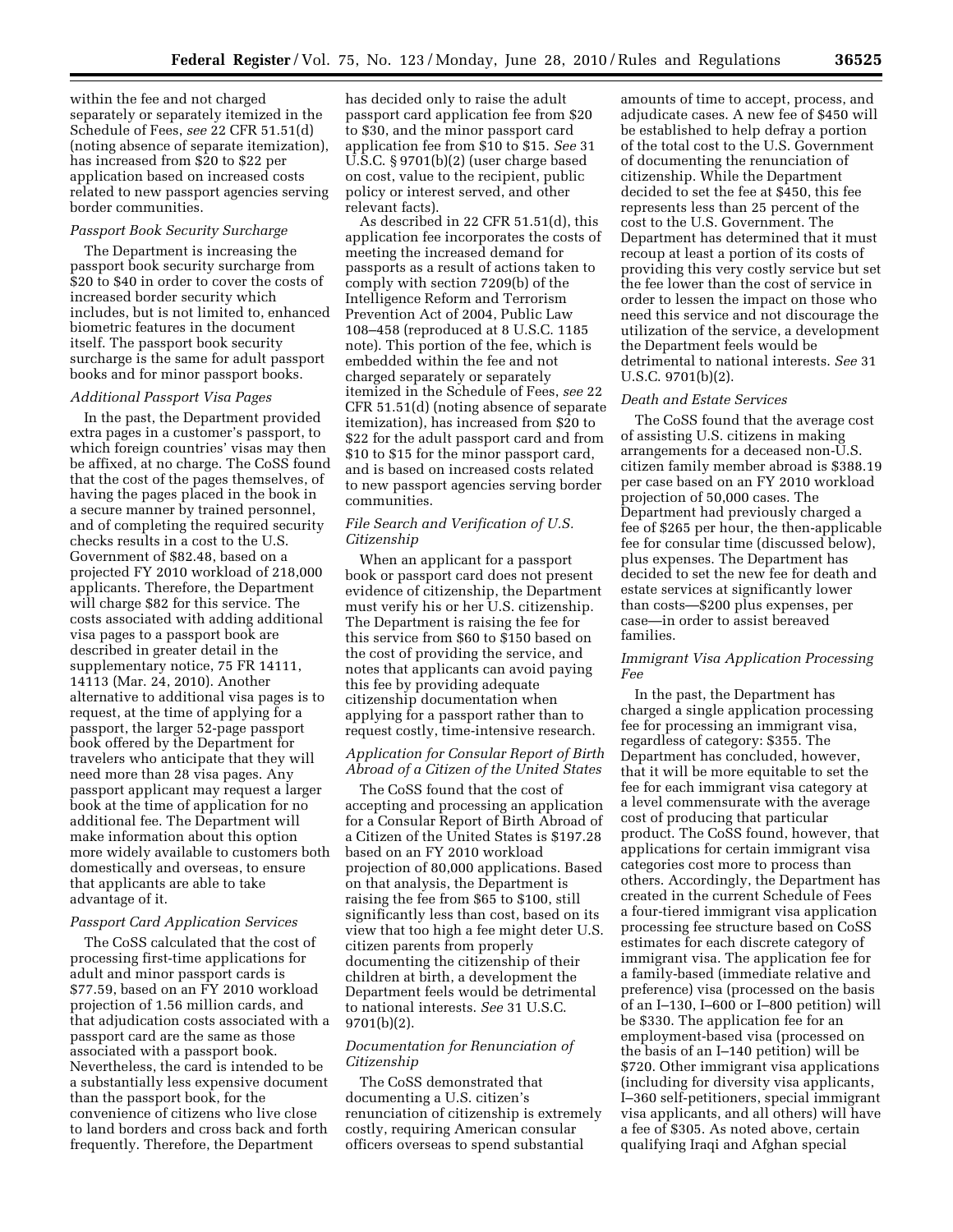immigrant visa applicants are statutorily exempt from paying a processing fee. National Defense Authorization Act for Fiscal Year 2008, Public Law 110–181, Div. A, Title XII, § 1244(d) (reproduced at 11 U.S.C. 1157 note); Omnibus Appropriations Act, 2009, Public Law 111–8, Div. F, Title VI, § 602(b)(4) (reproduced at 8 U.S.C. 1101 note).

# *Immigrant Visa Security Surcharge*

The Department is increasing the immigrant visa security surcharge, which all applicants except those statutorily exempted must pay, from \$45 to \$74 to cover increased security costs as determined by the CoSS, including the costs of the enhanced security screening requirements associated with fingerprint collection which had previously been included in the immigrant visa application processing fee.

### *Diversity Visa Lottery Fee for Immigrant Visa Application*

The Department is raising the fee paid by winners of the Diversity Visa lottery who apply for immigrant visas from \$375 to \$440 based on CoSS estimates for an FY 2010 workload projection of 81,000 applications. The Department has authority to collect the surcharge only from persons who are selected through the lottery process and therefore qualify to apply for a Diversity Visa, and to set it at a level sufficient to cover the entire cost of running the lottery. Omnibus Consolidated Appropriations Act, 1997, Public Law 104–208, Div. C, Title VI, § 636 (reproduced at 8 U.S.C. 1153 note).

#### *Affidavit of Support Review*

The Department charges the affidavit of support review fee for all affidavits of support reviewed at the National Visa Center in connection with an application for an immigrant visa. The purpose of the review is to ensure that each affidavit is properly completed before the National Visa Center forwards it to a consular post for adjudication. The Department is increasing the fee from \$70 to \$88 to reflect the increase in the cost of providing this service to immigrant visa applicants, as determined by the CoSS.

#### *Determining Returning Resident Status*

The CoSS found that determining the status of persons who claim to be lawful permanent residents of the United States, but do not have documentation to prove this fact, has become less costly than before due to advances in automation making it easier to verify U.S. immigration status. As such, the

Department will lower the fee from \$400 to \$380.

#### *Providing Documentary Services*

The CoSS found the cost to the U.S. Government of providing documentary services overseas is \$76.36 per service based on a projected FY 2010 workload of 380,000 services. These are primarily notarial services, certification of true copies, provision of documents, and authentications. However, the Department is raising these fees only from \$30 to \$50, lower than cost, in order to minimize the impact on the public. *See* 31 U.S.C. 9701(b)(2).

# *Processing Letters Rogatory and Foreign Sovereign Immunities Act Judicial Assistance Cases*

The CoSS found that the cost to the U.S. Government of processing letters rogatory and Foreign Sovereign Immunities Act judicial assistance cases is \$2,274.59 based on a projected FY 2010 workload of 1,400 services. The Department will accordingly raise the fee for these services to \$2,275. The costs associated with processing letters rogatory and Foreign Sovereign Immunities Act judicial assistance cases are described in greater detail in the supplementary notice, 75 FR 14111, 14113 (Mar. 24, 2010).

### *Taking Depositions or Executing Commissions To Take Testimony*

Several services fall under this heading, and fees for three of the services will be raised as a result of the CoSS's conclusions on the costs to the U.S. Government. The new fees appear in the Schedule of Fees below.

#### *Consular Time Charges*

The Department previously charged a consular time fee of \$265 per hour, per employee. The CoSS estimated that consular time charges for services performed away from the office or outside business hours now only costs \$231 per hour, per employee. Therefore, the Department will lower this fee to \$231 per hour.

#### **Analysis of Comments**

As noted, the proposed rule was published for comment on February 9, 2010. During the comment period, which initially closed March 11, 2010, and was subsequently extended for an additional 15-day period ending April 8, 2010, the Department received 1,797 comments.

The majority of the comments received (1,271) expressed concern about the increase in the passport book fees. Two hundred and twenty-eight commenters cited the current economic climate as a reason to not increase fees or requested that the Department wait until the economy improves. The American Automobile Association (AAA) commented regarding the possibility of citizens being deterred from purchasing a passport or processing a renewal and how this would affect the travel business. AAA recognized the need of the Department to cover its costs, but suggested the changes be delayed until the nation shows further signs of economic recovery. The American Association of Travel Agents (AATA) described the increase in fees as being at "crosspurposes'' with efforts to stimulate business and adding costs to AATA's business. Furthering its point, AATA argued that contrary to popular belief, international travel generates revenue for American businesses. Rather than arguing for no fee increases whatsoever, AATA requests that the increases not be as great as proposed, in order to encourage travel during an economic recession. Finally, United Air Lines, Inc., and the U.S. Travel Association submitted a joint comment underscoring that the change to the passport fee may deter international travel by U.S. citizens and will represent as a substantial increase in costs to their businesses as United Air Lines pays for the U.S. passports of its crew members.

While the Department of State is aware of the financial impact this fee increase may have on individuals and businesses, its passport processing operations must be self-sustaining to the extent possible, and it has accordingly set these fees at a level that will allow cost recovery—and not more. The Department also maintains that the increase in passport fees is not significant in comparison with the overall costs of international travel.

One comment, submitted jointly by the Identity Project, the Consumer Travel Alliance, the Center for Financial Privacy and Human Rights, and John Gilmore (collectively, ''Identity Project''), suggested that the Department ''should stop including RFID chips in passports and passport cards, instead of increasing the fees to cover the costs of RFID chips.'' Identity Project suggested that it would be ''more secure for passport holders'' and called the chips ''a surveillance and control feature, not a security feature.'' While such comments are not directly relevant to the fees proposed in this rule, the Department would offer that the purpose of such chips is to provide instant confirmation of, or a link to, electronic records that confirm the document has not been altered and is in fact a genuine U.S. passport document;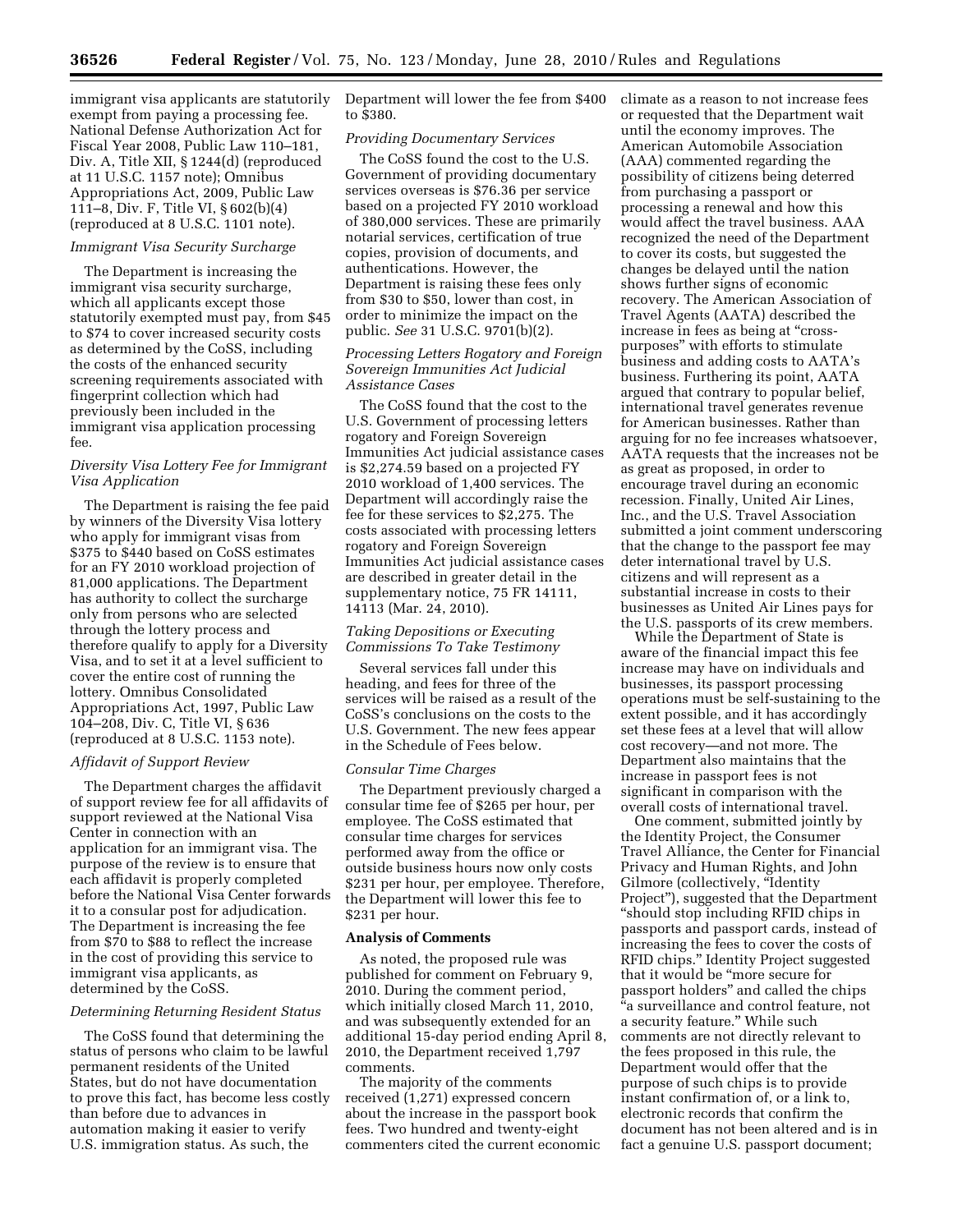their purpose is not to permit the ''surveillance'' of passport holders. The comment also insisted that passport requirements, such as the Western Hemisphere Travel Initiative particularly the requirement of a passport book or card to enter and leave the United States—violate the First Amendment rights of U.S. citizens, including the right to assemble and the right to petition for redress of grievances. The comment suggests that the Department should consider ''rescinding or amending the WHTI regulations.'' Yet the change in passport fees covered by this rule does not have an impact in this arena. The Identity Project fails to recognize that WHTI was mandated by Congress, and its requirements—including the requirement of a passport book or card to enter or leave the United States cannot be undone by the Department. The Identity Project concluded that ''the Department should eliminate RFID chips from passport books and cards, and eliminate the requirement for U.S. citizens to have or display a passport or other government-issued credential as a prerequisite to the exercise of their Constitutional and international treaty rights to depart from, and return to, U.S. territory, by any means and to or from any other country or territory, or to or from international waters or airspace.'' Those aims are quite clearly outside the scope of this rule, which merely modifies the fees charged to applicants for passport books and cards.

Two commenters, including the Identity Project, questioned how the Department decided to deviate from CoSS findings to keep the passport card fee artificially low, below cost.

One of those comments urged the Department to identify and apply a consistent standard to govern deviations from full-cost principles. The Department does apply such a standard. Where the Department believes that the provision of a given overseas citizens service is important, yet setting the fee above a certain amount will deter U.S. citizens overseas from taking advantage of it, the Department may make a policy decision to offer the service at a reduced fee or at no fee. The Department bases its estimate of the level at which U.S. citizens will be deterred from taking advantage of the service by undertaking extensive consultations with experienced consular officers and senior Department managers. Included among these services are the Consular Report of Birth Abroad (as explained elsewhere in this rule), documenting renunciation of citizenship, and death and estate services. Also included are several nofee emergency services provided to U.S.

citizens in peril abroad or otherwise in an emergency situation. The Department may also make a decision to set a given fee below cost where the cost to the Department of providing the service is considerably higher than comparable services in the United States, because the overhead and support costs of operating overseas are much greater than if the services were performed in the United States, such as notarial services. *See* 31 U.S.C. 9701(b)(2) (user charge based on cost, value to the recipient, public policy or interest served, and other relevant facts).

Those commenters who argued that the Department sets the passport card fee at an arbitrarily low level have, in the Department's view, misconceived the purpose of the passport card, as articulated by Congress. Members of Congress have indicated that the price of a passport card should remain low compared to that of a passport book, in order not to discourage American citizens who live near the nation's land borders from crossing on a regular basis for a number of reasons, including commerce, tourism and visiting family. In accordance with this preference, the Department has determined that the cost of a passport card should remain at the level established in this interim final rule, even though the adjudication and production process for passport cards is roughly the same as for passport books, and thus the U.S. Government's costs are roughly the same. Another reason the price of a passport card is lower than that of a passport book is that the card omits the costs of no-fee overseas citizens services, since travelers using the card are likely to be on relatively brief cross-border trips such that most emergencies would be handled by travelers relying on family members and services in the United States; such costs are, however, included in the fee for the passport book. Twelve comments addressed the increased cost of the passport cards directly, but without articulating a specific concern other than the price increase.

One hundred sixteen comments addressed the fact that individuals could be deterred from purchasing a passport book with the intention of using it to cross the Canadian or Mexican borders for travel and/or business, due to the higher price of the book compared to the card. In separate letters to Secretary of State Hilary Rodham Clinton, Congressman Brian Higgins and Congressman Christopher Lee of New York expressed concern that the increase in the price of passport books would make them less affordable for the average American citizen, and would discourage citizens from

conducting cross-border commerce. As noted above, the Department does not believe that individuals will be deterred by the increased price of a passport from engaging in cross-border travel. Moreover, for those who desire a less expensive product, the passport card is available for cross-border land travel. As explained, the Department has made the price of a passport card lower than the cost associated with producing and adjudicating such cards largely to ameliorate the impact of the Western Hemisphere Travel Initiative's passport requirement on those living near our borders with Canada and Mexico who cross frequently for a number of reasons including commerce and visiting family. By keeping the card fee low, crossborder business and travel is still a possibility without the need to purchase the passport book at a higher price.

A handful of authors suggested means for encouraging the purchase of passports by introducing certain programs such as non-profit business discounts, family discounts for multiple purchasing, and special senior citizen or student rates. As noted at several points above, the Department sets its consular fees with the objective of full cost recovery, though in some circumstances—such as with some overseas citizen services whose costs are allocated to fees for passport books—the Department has made a decision to set the fees lower than the full cost of providing that particular service. In future fee-setting exercises, the Department will consider this proposal for additional services for which the fee for a particular service is below the cost of providing that service. A comment from the National Association of Passport and Visa Services (NAPV) requested that the Department allow issuance of two passport books to a single individual for frequent travelers: a regular ten-year-validity book, and another book with a two-year period of validity. The second passport would allow individuals to continue to travel internationally on one passport while allowing them to submit the second passport to foreign governments for visas for future travel, thereby accommodating the requirement of many governments that passports be physically relinquished to their embassies in order for the latter to process and affix the visa. NAPV suggested a lower price point for the second passport book, but according to the CoSS, the cost of printing and adjudication of such a passport would be the same regardless of the length of time the second book would be valid. NAPV suggests a limited cost recovery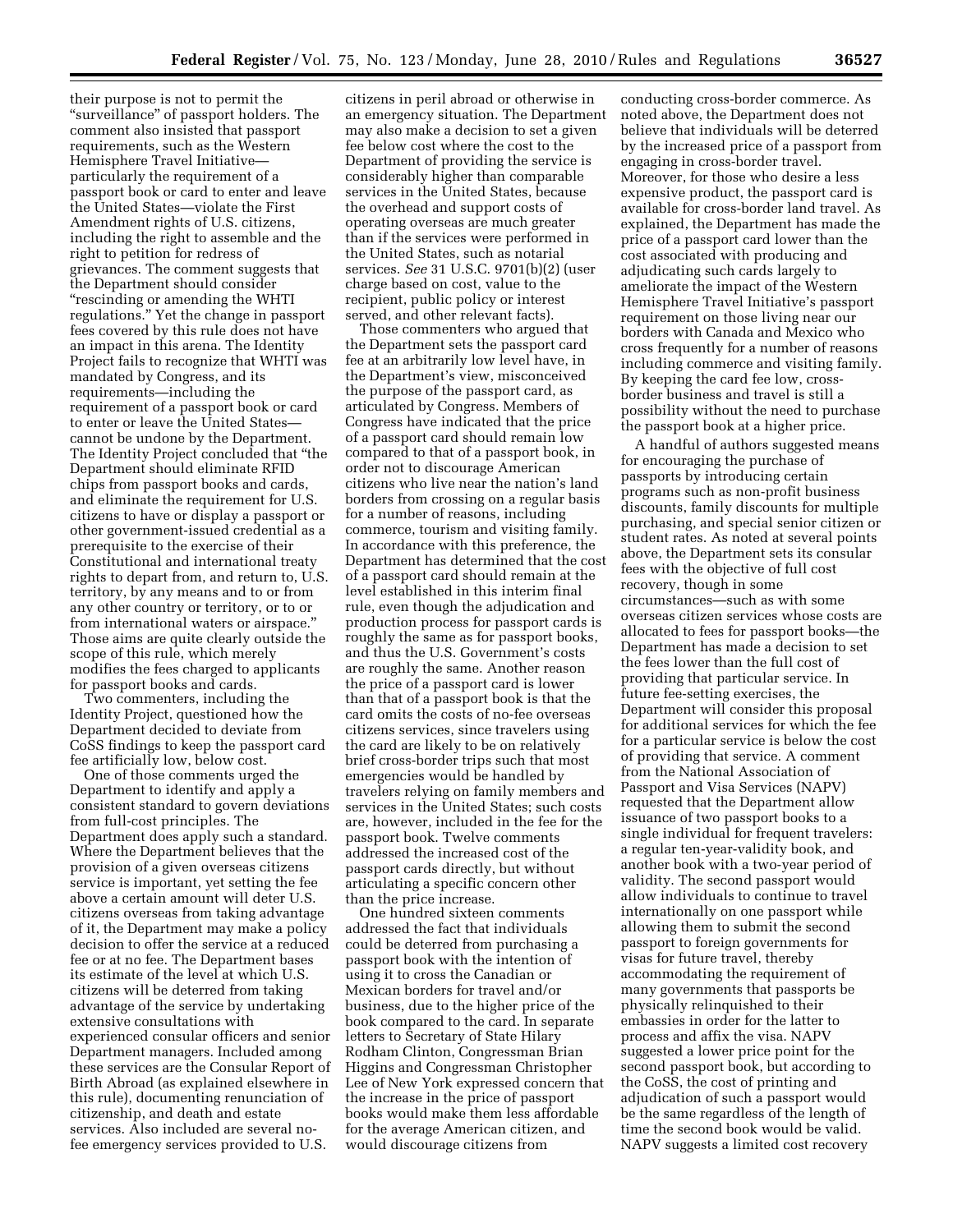solution to a problem, which it admits applies to only ''a select group of frequent business travelers and airline pilots.'' The Department does not believe that given the limited number of beneficiaries, the proposal justifies charging below the full cost for these two-year passport books and assigning the difference to the price of 10-year passport books.

Twenty-two of the comments expressed support for the proposed fee changes in order to provide added security to American citizens, travel documents, and increase the level of service provided by the Department.

Two hundred and thirty-seven comments were received regarding the fee for additional passport visa pages. Most writers expressed concern that a once-free service will now cost \$82. The majority of those who commented said they were business professionals who are required to travel frequently for their jobs, and questioned how inserting pages into a passport book could cost so much. Yet as explained in the supplementary notice, 75 FR 14111, 14113, the cost of that service includes not only the pages themselves, the employee time spent affixing the pages into a passport, endorsing the passport, and performing a quality-control check on the expanded passport; but also the costs of trained labor, supervisors, and overhead; of performing a name check of the applicant prior to providing the service, and a share of the overall costs of no-fee emergency services provided to Americans overseas—costs incorporated into and assigned across all passport book services. The Department does offer a larger passport for travelers who anticipate that they will need more visa pages. Any passport applicant may request a larger book (52 pages, instead of the standard 28) at the time of application for no additional fee. The Department will make information about this option more widely available to customers both domestically and overseas, to ensure that applicants are able to take advantage of it.

Over one hundred comments requested that the Department raise the execution fee for passports (Item 1 on the Schedule of Fees). Those who commented are predominantly county clerks from border states whose offices serve as passport acceptance agencies along with the U.S. Postal Service (USPS). In total, the Department partners with approximately 9,400 acceptance agencies, the majority of which are U.S. Post Offices. The execution fee was lowered in 2008 from \$30 to \$25, and remains at \$25 in the current Schedule of Fees. Most of these comments stated that the current \$25

does not cover the facilities' existing costs, citing in particular the increased costs associated with the institution of a requirement in 2009 that traceable mail be used to forward all applications to the Department for processing. The Department arrived at the current fee of \$25 based on a unit cost agreed upon by USPS and the Department's Consular Affairs Passport Services Office in 2008. The Department is willing to review and, if necessary, set a new amount for the execution fee, but will do so based on actual cost data. The Department will engage with USPS and its other acceptance agency partners in the coming year to update existing cost estimates for performing this service, and will analyze whether a fee increase is warranted.

Twenty comments addressed the fee for documentary services, generally expressing the concern that the fees the Department charges for notarial services overseas are far greater than the fees banks and other offices charge for such services domestically. The costs of performing such services overseas—by expatriate staff, in secure buildings—is in fact higher than it might be at a U.S. bank. Despite the increase, the cost to the Department of providing these services is still greater than is being charged to the public, as explained in the section entitled ''Providing Documentary Services'' in the supplementary information above.

One comment questioned whether the increase of the fee for processing letters rogatory was reasonable. This individual agreed with the increase in passport book fees and described them—incorrectly—as a routine increase fostered by the recent backlog and demand for the document. With regard to the fee for processing letters rogatory, however, the commenter was concerned whether the fee would be too financially burdensome on those who need such services and must pay for them. Yet letter rogatory services are complex and time-consuming, generally stretching over months and requiring a considerable amount of consular time and resources. Some of the activities involved in performing letter rogatory services are described in the supplementary notice, 75 FR 14111, 14113. These services are relatively infrequent—there were only 449 performed in FY 2008, the last base year used in the CoSS—and the requests are varied, covering both criminal and civil matters ranging from family law to business litigation. The fee for this service is also generally minor compared to the overall expenses related to litigation. Moreover, the Department provides information to the

public on alternative methods of seeking judicial assistance and actively recommends international conventions on judicial assistance, such as the Hague Service and Evidence Conventions, for the consideration of countries that are not yet parties to these agreements. The United States has treaty relationships concerning judicial assistance with over 70 countries, and the number of countries that do not have alternative procedures to the letters rogatory procedure is small. The impact of the price increase for these services will therefore be limited in scope.

Several authors claimed that the increase in the cost of the application for a Consular Report of Birth Abroad (CRBA) of a citizen of the United States will deter American citizens from declaring the birth of children born abroad. The fee is substantially less than the cost, \$100 compared to a cost of \$197.28. The Department decided to charge less than cost precisely to prevent American citizens from being deterred from declaring the birth of a child while overseas which would be detrimental to national interests. Two commenters in a joint submission complained that the Department has failed to provide data to support its concern that too high a CRBA fee might deter U.S. citizen parents from properly documenting their child's birth. As discussed above, the Department based this determination on its extensive experience in the area. Moreover, a situation of undocumented birth often creates serious problems for the child in the future when he or she attempts to prove his or her citizenship for purposes of acquiring a U.S. passport or obtaining another benefit of U.S. citizenship. For these reasons, the Department has made a policy decision to keep the CRBA fee as affordable as possible, even though the cost to the U.S. Government of processing a CRBA is higher than \$100. *See* 31 U.S.C. 9701(b)(2). Other CRBArelated comments cited challenges regarding the exchange rate affecting the cost of this service and the lack of need should the child qualify for citizenship of the nation of residence. With respect to the latter submission, while the Department encourages parents to document the birth of a U.S. citizen including one who holds another country's citizenship as well—whether parents choose to do so is at their discretion.

Some commenters argued that the fee for documentation for renunciation of citizenship—\$450—is too costly, especially since that service has heretofore been provided at no charge. The Department has determined that it must recoup at least a portion of its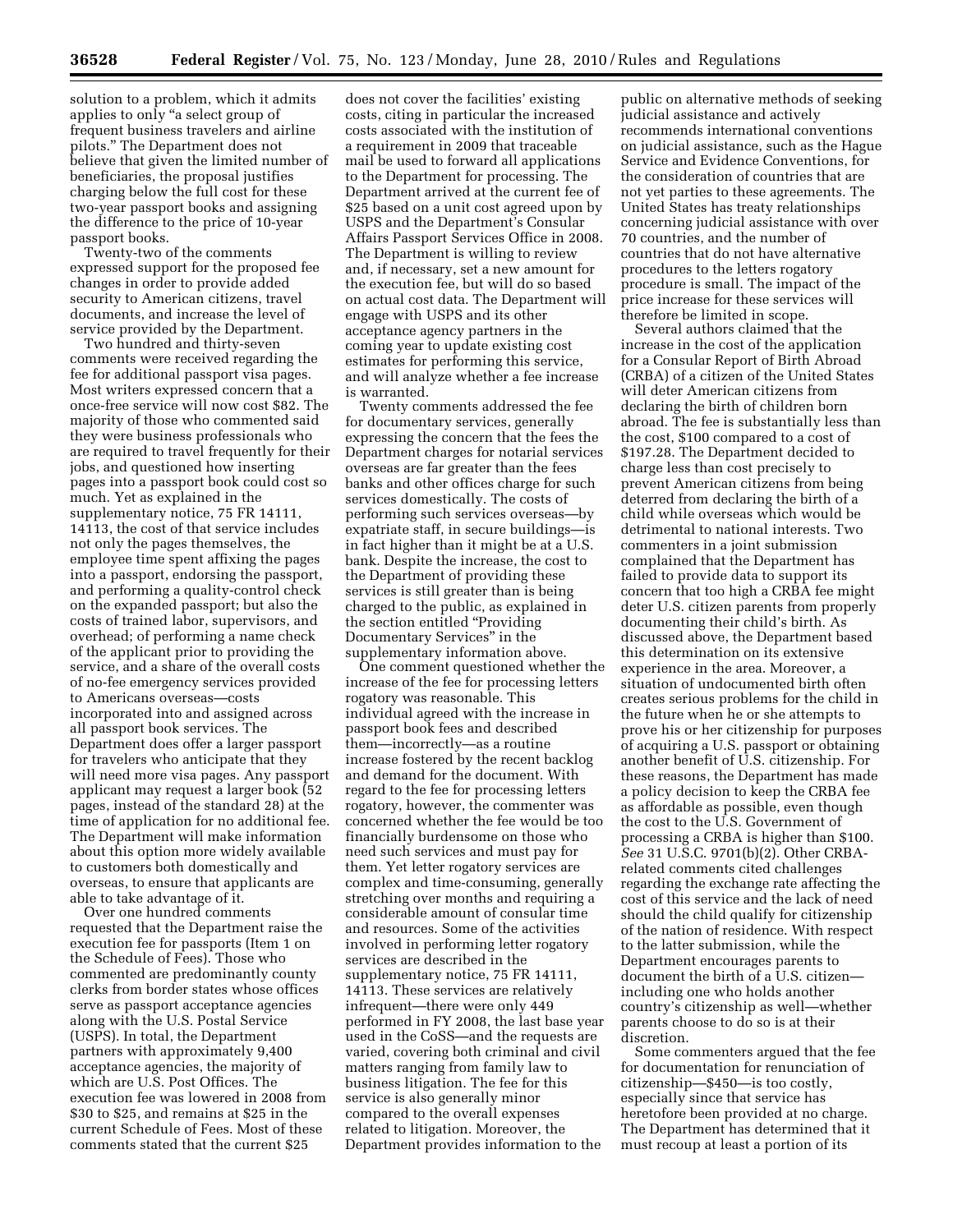costs of providing this very costly service. In order to lessen the impact on those who need this service and not discourage the utilization of the service, the Department decided to set the fee at \$450, less than 25 percent of the cost to the U.S. Government. *See* 31 U.S.C. 9701(b)(2).

Seven comments, including the previously referenced joint comment from United Air Lines and the U.S. Travel Association, requested more information on the Cost of Service Study itself. In response, the Department published the supplementary notice of March 24, 2010, *see* 75 FR 14111, and allowed an additional 15 days for public comment. The Department received one further comment from United Airlines and the U.S. Travel Association, on April 8, 2010, within the 15-day period. That comment made an additional request for actual cost and related data and specifically requested: Specific inputs used to determine cost for the U.S. passport book and passport card; that the Department confirm how the CoSS ensured that administrative support costs were correctly attributed to individual consular services and that these costs for positions not dedicated to fee-based consular activities were excluded from the CoSS; and that the Department confirm whether the CoSS accounted for the transition to the DS– 160 electronic nonimmigrant visa application. United Air Lines and the U.S. Travel Association also requested that the Department suspend final publication of the rules, release additional data supporting its proposed fee increases, and hold a public meeting to address questions from the public.

Concerning the request for specific inputs used to determine the cost for the U.S. passport book and card, such data sets are being published in the **Federal Register** together with this rule. With regard to the question of administrative support costs and the DS–160, the Department has addressed those concerns of United and the U.S. Travel Association in the interim final rule concerning MRV and BCC fees, at 75 FR 28188 (May 20, 2010), and directs the reader to the discussion there.

Based on a review of all the comments, the Department has determined that it is unnecessary to suspend publication of this interim final rule pending release of additional data or a public meeting, though it will provide an additional postpromulgation comment period of 60 days, and will consider any comments received prior to publishing the rule in final form. As explained above, the Department has provided information

regarding the basis for the fee changes in the notice of proposed rulemaking on February 9, 2010, provided significant additional information in response to the requests of United Air Lines, the U.S. Travel Association, and others in a supplemental notice dated March 24, 2010. The Department has provided the public a total of 45 days in which to make comments concerning the proposed fee changes. The Department determined that a supplemental written notice would provide more useful information and reach a broader public audience than a public meeting.

# **Regulatory Findings**

## *Administrative Procedure Act*

The Department is issuing this interim final rule with an effective date 15 days from the date of publication. The Administrative Procedure Act permits a final rule to become effective fewer than 30 days after the publication if the issuing agency finds good cause. 5 U.S.C. 553(d)(3). The Department finds that good cause exists for an early effective date in this instance for the following reasons.

As stated in the supplementary information above, the Department's mandate is to align as closely as possible its user fees for consular services with the actual, measured costs of those services. This enables better cost recovery and ensures that U.S. taxpayers do not subsidize consular services. 31 U.S.C. 9701; OMB Circular A–25. See also GAO–08–386SP, *Federal User Fees: A Design Guide.* The CoSS, which supports the fees set by this rule, used data from past years, as well as predictive data for Fiscal Years 2010 and 2011, to determine the amount of the fees set by this rule. The fees currently charged by the Department cover less than 73 percent of the underlying services' true cost. On a monthly basis, taxpayers are paying \$23.9 million in unmet costs for consular services that should be borne by those who actually benefit from those services. In the current economic climate, this shortfall is unusually grave, exacerbating budgetary pressures and threatening other critical Department priorities. It is thus in the public's interest to make the appropriated funds currently used to fill this gap available as soon as possible.

For these reasons, and because the public's level of preparation for this fee increase is unlikely to be meaningfully improved by 15 additional days of advance warning, the Department finds that good cause exists for making this rule effective after 15 days of its publication as an interim final rule.

# *Regulatory Flexibility Act*

The Department, in accordance with the Regulatory Flexibility Act, 5 U.S.C. 605(b), has reviewed this rule and, by approving it, certifies that the proposed rule, if promulgated, will not have a significant economic impact on a substantial number of small entities as defined in 5 U.S.C. 601(6). This rule raises the application and processing fee for passports, immigrant visas, and American citizen services. The Department of State estimates that the agency will process 16,000 total employment-based immigrant visa applications, all of which fall into the E–1, E–2, E–3, E–4, and E–5 categories. (Note: The Department of Homeland Security processes domestic adjustment of status for approximately 90 percent of all employment-based immigrants; cases processed domestically do not pay Department of State fees.) The issuance of some "E" category employment-based immigrant visas may be contingent upon approval by DHS of a petition filed by a United States company, and these companies pay a fee to DHS to cover the processing of the petition. The amount of the petition fees that are paid by small entities to DHS is not controlled by the amount of the visa fees paid by individuals to the Department of State. The visa itself is sought and the application processing fees are paid for by an individual foreign national overseas who seeks to immigrate to the United States. The Department of State does not track applications for employment-based visas by the size and nature of the petitioning businesses, and therefore cannot identify the share of this impact on the small businesses versus large businesses. While some employers may choose to reimburse application costs, small businesses are not required by law to reimburse the individuals, and therefore no small businesses will be impacted. Additionally, while small entities sometimes pay judicial service fees if required for legal matters with foreign companies, they do so in very limited circumstances and in small numbers. For instance, worldwide in FY 2009, embassies and consulates arranged only 123 depositions and processed only 156 letters rogatory.

#### *Unfunded Mandates Act of 1995*

This rule will not result in the expenditure by state, local and tribal governments, in the aggregate, or by the private sector, of \$1 million or more in any year and it will not significantly or uniquely affect small governments. Therefore, no actions were deemed necessary under the provisions of the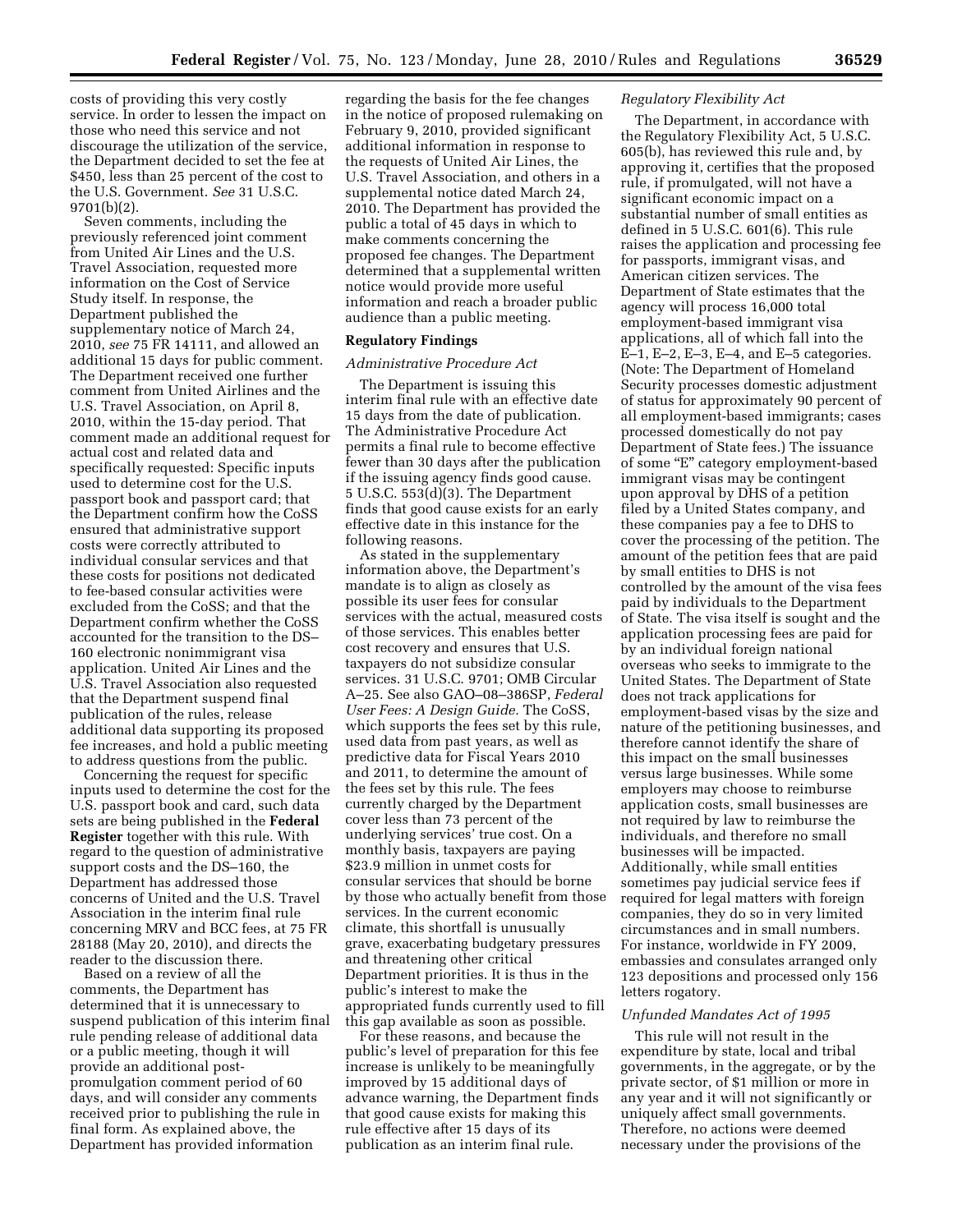Unfunded Mandates Reform Act of 1995, 2 U.S.C. 1501–1504.

# *Executive Order 13175*

The Department has determined that this rulemaking will not have tribal implications, will not impose substantial direct compliance costs on Indian tribal governments, and will not pre-empt tribal law. Accordingly, the requirements of Section 5 of Executive Order 13175 do not apply to this rulemaking.

# *Small Business Regulatory Enforcement Fairness Act of 1996/Congressional Review Act*

As required by 5 U.S.C. 801, the Department will submit to Congress a report regarding the issuance of this interim final rule. The report will state that it has been determined that the interim final rule is a "major rule" as

defined by 5 U.S.C. 804(2). As noted in the discussion regarding the Administrative Procedure Act, and for the same reasons, the Department finds good cause that the effective date of this major rule be fifteen days after its publication as an interim final rule, since an additional 60-day delay in the effective date is impracticable and contrary to the public interest. 5 U.S.C. 808(2).

# *Executive Order 12866*

OMB considers this rule to be an economically significant regulatory action under Executive Order 12866, section 3(f)(1), Regulatory Planning and Review, Sept. 30, 1993, because it is likely to have an annual effect on the economy of \$100 million or more. 58 Fed. Reg. 51735. This rule is necessary in light of the Department of State's

CoSS finding that the cost of processing passports and immigrant visas and of providing other consular services has generally increased since the fees were last set. The Department is setting the fees in accordance with 31 U.S.C. 9701 and other applicable authority, as described in more detail above. *See, e.g.,*  31 U.S.C. 9701(b)(2)(A) (''The head of each agency \* \* \* may prescribe regulations establishing the charge for a service or thing of value provided by the agency \* \* \* based on \* \* \* the costs to the Government.''); OMB Circular A– 25, ¶ 6(a)(2)(a). This regulation sets the fees for passports, immigrant visas, and other consular services at the amount required to recover the costs associated with providing the service in question, as explained in the preamble.

*Accordingly, this rule has been submitted to OMB for review.* 

| Item                                                                                                                   | Proposed fee            | Current fee                                  | Change in fee | Percentage<br>increase         | Number of fees<br>collected in<br><b>FY09</b> | Consequent<br>total increase in<br>fees assuming<br>FY09 workloads |
|------------------------------------------------------------------------------------------------------------------------|-------------------------|----------------------------------------------|---------------|--------------------------------|-----------------------------------------------|--------------------------------------------------------------------|
| 2(a). Passport Book Applica-<br>tion Services for Applicants<br>age 16 or over (including re-<br>newals).              | $$70$                   |                                              | $$15$         | $27\%$                         | 9,207,088                                     | \$138,106,320                                                      |
| 2(c). Additional passport visa<br>pages.                                                                               | 82                      |                                              |               | undefined                      | 207,810                                       | 17,040,420                                                         |
| 2(g). Passport Book Security<br>Surcharge.                                                                             | 40                      | 20                                           | 20            | 100                            | 11,935,556                                    | 238,711,120                                                        |
| 6. File search and verification<br>of U.S. citizenship.                                                                | 150                     |                                              |               | 150                            | 11,192                                        | 1,007,280                                                          |
| 7. Application for Consular Re-<br>port of Birth Abroad of a Cit-<br>izen of the United States.                        | $100$                   | 65                                           |               |                                | 58,198                                        | 2,036,930                                                          |
| 8. Documentation of formal re-<br>nunciation of U.S. citizenship.                                                      | 450                     |                                              |               | undefined                      | 1,188                                         | 534,600                                                            |
| 9(a). Passport Card Application<br>Services for Applicants age<br>16 or over (including renew-<br>als).                |                         |                                              |               | 50                             | 1,196,078                                     | 11,960,780                                                         |
| 9(b). Passport Card Application<br>Services for Applicants<br>under age 16.                                            | $15$                    |                                              |               | 50                             | 354,451                                       | 1,772,255                                                          |
| 14(b). Making arrangements<br>for a deceased non-U.S. cit-<br>izen family member.                                      | 200 plus ex-<br>penses. | Consular time<br>(Item 75) plus<br>expenses. |               | $-65$ per hour $ -25$ per hour | 426                                           | $-27,690$                                                          |
| 32(a). Immigrant visa applica-<br>tion processing for imme-<br>diate relative and family pref-<br>erence applications. | 330                     | 355                                          |               |                                | 500,732                                       | $-12,518,300$                                                      |
| 32(b). Immigrant visa applica-<br>tion processing for employ-<br>ment-based applications.                              | 720                     | 355                                          |               |                                | 16,691                                        | 6,092,215                                                          |
| 32(c). Immigrant visa applica-<br>tion processing for other visa<br>classes.                                           | 305                     | 355                                          |               | $-14$                          | 58,131                                        | $-2,906,550$                                                       |
| 33. Diversity Visa Lottery fee                                                                                         | 440                     | 375                                          |               | 17                             | 53,490                                        | 3,476,850                                                          |
| 34. Affidavit of Support Review                                                                                        | 88                      | 70                                           | 18            | 26                             | 311,038                                       | 5,598,684                                                          |
| 35(a). Determining Returning<br><b>Resident Status.</b>                                                                | 380                     | 400                                          | $-20$         | $-5$                           | 1,611                                         | $-32,220$                                                          |
| 36. Immigrant visa security sur-<br>charge.                                                                            | 74                      | 45                                           |               | 64                             | 575,554                                       | 16,691,066                                                         |
| 41(a). Providing notarial serv-<br>ice: First service.                                                                 | 50                      |                                              |               | 67                             | 128,818                                       | 2,576,360                                                          |
| 41(b). Providing notarial serv-<br>ice: Each additional seal.                                                          | 50                      |                                              |               |                                | 60,782                                        | 1,823,460                                                          |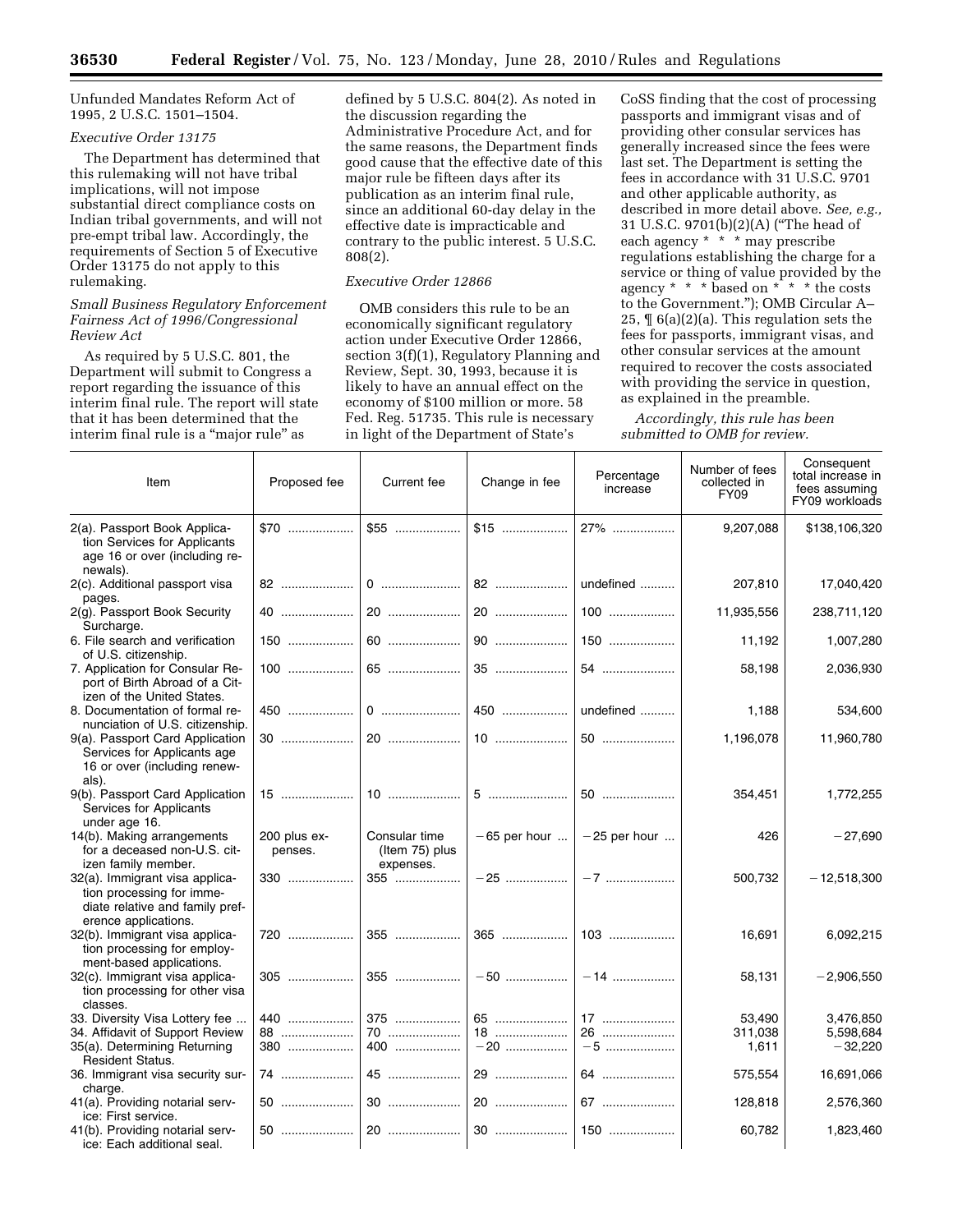| Item                                                                                                                                             | Proposed fee                   | Current fee                    | Change in fee | Percentage<br>increase | Number of fees<br>collected in<br>FY09 | Consequent<br>total increase in<br>fees assuming<br>FY09 workloads |
|--------------------------------------------------------------------------------------------------------------------------------------------------|--------------------------------|--------------------------------|---------------|------------------------|----------------------------------------|--------------------------------------------------------------------|
| 42(a). Certification of a true<br>copy or that no record of an<br>official file can be located:<br>First copy.                                   |                                |                                |               |                        | 15,611                                 | 312,220                                                            |
| 42(b). Certification of a true<br>copy or that no record of an<br>official file can be located:<br>Each additional copy.                         | 50                             | 20                             | 30            | $150$                  | 3,099                                  | 92,970                                                             |
| 43(a-f). Provision of docu-<br>ments, certified copies of<br>documents, and other certifi-<br>cations by the Department of<br>State (domestic).  | 50                             | $30$                           |               |                        | 29,425                                 | 588,500                                                            |
| 44. Authentications (44a–d)<br>51. Processing letters rogatory<br>and Foreign Sovereign Im-<br>munities Act (FSIA) judicial<br>assistance cases. |                                |                                |               |                        | 18,863<br>156                          | 377,260<br>240,240                                                 |
| 52(a). Scheduling/arranging<br>appointments for depositions.                                                                                     |                                | 475                            |               |                        | 123                                    | 99,384                                                             |
| 52(b). Attending or taking<br>depositions, or executing<br>commissions to take testi-                                                            | 309 per hour<br>plus expenses. | 265 per hour<br>plus expenses. |               | 44 per hour    17      | 38                                     | 1,672                                                              |
| mony.<br>52(e). Providing seal and cer-<br>tification of depositions.                                                                            |                                |                                |               |                        | 16                                     | 5,520                                                              |
| 75. Consular time charges                                                                                                                        |                                |                                |               |                        | 70                                     | $-2,380$                                                           |

Details of the proposed fee changes are as follows:

The Department of State does not anticipate that demand for passport, immigrant visa, and other services affected by this rule will change significantly due to these fee changes.

With regard to immigrant visas, many categories are numerically capped; these caps artificially limit workload and keep current demand fairly stable. In FY 2009, the Department issued all available immigrant visas in employment-based categories (capped at 140,000 including adjustments of status processed domestically by the Department of Homeland Security). In FY 2009, the Department issued 96 percent of the immigrant visas available under the Diversity Visa program (capped at 50,000 including adjustments of status processed domestically by the Department of Homeland Security). Also in FY 2009, the Department issued 96 percent of the immigrant visas available for family-preference categories (capped at 226,000 including adjustments of status processed domestically by the Department of Homeland Security). When fewer visas were issued than were available under the numerical cap, it was generally due to administrative processing issues rather than lack of demand. There are nearly 3.5 million applicants currently awaiting numerically controlled visas, sufficient to fill more than eight years'

workload at the current annual caps. It is reasonable to expect that the immigrant visa workload for FY 2010 and FY 2011 will remain about the same as FY 2009. These estimates do not take into account variables that the Department cannot predict at this time, such as legislative changes.

With regard to passports, the Department does not believe that passport application fees are a significant determining factor when Americans decide to travel internationally. The price of a passport book or card remains minimal in comparison with other costs associated with foreign travel. For example, taxes and surcharges alone on an international airfare can easily surpass \$100, and many airlines charge substantial fees for checking bags. As a result, the Department does not believe passport demand will be significantly affected by increases of the size proposed. In addition, the Western Hemisphere Travel Initiative has now been fully implemented, and there is no new regulatory impetus for passport demand on the horizon; passport demand is expected to remain relatively stable in the near term.

#### *Executive Orders 12372 and 13132*

This regulation will not have substantial direct effects on the states, on the relationship between the national government and the states, or on the

distribution of power and responsibilities among the various levels of government. Therefore, in accordance with section 6 of Executive Order 13132, it is determined that this rule does not have sufficient federalism implications to require consultations or warrant the preparation of a federalism summary impact statement. The regulations implementing Executive Order 12372 regarding intergovernmental consultation on Federal programs and activities do not apply to this regulation.

#### *Paperwork Reduction Act*

This rule does not impose or alter any reporting or recordkeeping requirements.

# **List of Subjects in 22 CFR Parts 22 and 51**

Consular services, Fees, Passports and visas.

■ Accordingly, for the reasons stated in the preamble, 22 CFR part 22 and part 51 are amended as follows:

#### **PART 22—[AMENDED]**

■ 1. The authority citation for part 22 is revised to read as follows:

**Authority:** 8 U.S.C. 1101 note, 1153 note, 1183a note, 1351, 1351 note, 1714, 1714 note; 10 U.S.C. 2602(c); 11 U.S.C. 1157 note; 22 U.S.C. 214, 214 note, 1475e, 2504(a), 4201, 4206, 4215, 4219, 6551; 31 U.S.C. 9701; Exec.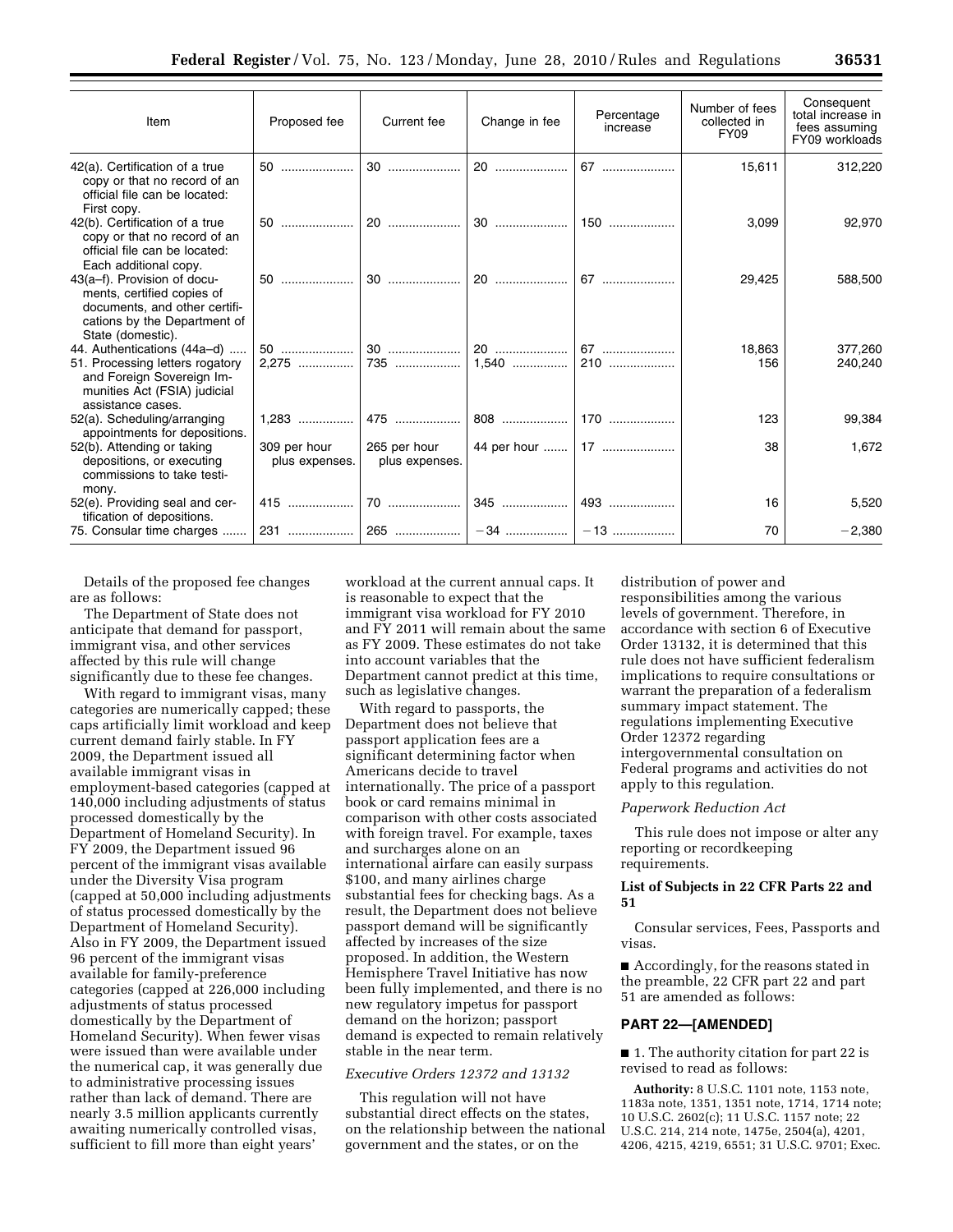$\equiv$ 

Order 10718, 22 FR 4632; Exec. Order 11295, 31 FR 10603.

# **§ 22.1 Schedule of fees.**

The following table sets forth the U.S. Department of State's Schedule of Fees for Consular Services:

■ 2. Revise § 22.1 to read as follows:

# SCHEDULE OF FEES FOR CONSULAR SERVICES

| Item No.                                                                                                                                                                                                                                                                                                                                                                 | Fee                                                        |  |  |  |
|--------------------------------------------------------------------------------------------------------------------------------------------------------------------------------------------------------------------------------------------------------------------------------------------------------------------------------------------------------------------------|------------------------------------------------------------|--|--|--|
| <b>Passport and Citizenship Services</b>                                                                                                                                                                                                                                                                                                                                 |                                                            |  |  |  |
| 1. Passport Book or Card Execution: Required for first-time applicants and others who must apply in person (Ap-<br>plicants applying for both the book and card simultaneously on the same application pay only one execution                                                                                                                                            | \$25.                                                      |  |  |  |
| fee.).<br>2. Passport Book Application Services for:                                                                                                                                                                                                                                                                                                                     |                                                            |  |  |  |
|                                                                                                                                                                                                                                                                                                                                                                          | \$70.                                                      |  |  |  |
|                                                                                                                                                                                                                                                                                                                                                                          | \$40.                                                      |  |  |  |
|                                                                                                                                                                                                                                                                                                                                                                          | 82.                                                        |  |  |  |
| (d) Passport book replacement for name change if submitted within one year of passport issuance                                                                                                                                                                                                                                                                          | NO FEE.                                                    |  |  |  |
| (e) Passport book replacement for passport book limited in validity if submitted within one year of passport                                                                                                                                                                                                                                                             | NO FEE.                                                    |  |  |  |
| issuance. (Passport books limited in validity because of multiple losses, thefts, damage, or mutilations can-<br>not be replaced).                                                                                                                                                                                                                                       |                                                            |  |  |  |
| (f) Passport book replacement for data correction (name, date of birth, place of birth, sex printed erroneously)<br>if submitted within one year of passport issuance.                                                                                                                                                                                                   | NO FEE.                                                    |  |  |  |
|                                                                                                                                                                                                                                                                                                                                                                          | \$40.                                                      |  |  |  |
| 3. Expedited service: Passport processing within the expedited processing period published on the Department's<br>website (see 22 CFR 51.56(b)) and/or in-person service at a U.S. Passport Agency (not applicable abroad).                                                                                                                                              | \$60.                                                      |  |  |  |
| 4. Exemptions: The following applicants are exempted from all passport fees listed in Item 2 above:<br>(a) Officers or employees of the United States and their immediate family members (22 U.S.C. 214) and<br>Peace Corps Volunteers and Leaders (22 U.S.C. 2504(h)) proceeding abroad or returning to the United<br>States in the discharge of their official duties. | NO FEE.                                                    |  |  |  |
| (b) U.S. citizen seamen who require a passport in connection with their duties aboard an American flag ves-<br>sel (22 U.S.C. 214(a)).                                                                                                                                                                                                                                   | NO FEE.                                                    |  |  |  |
| (c) Widows, children, parents, or siblings of deceased members of the Armed Forces proceeding abroad to<br>visit the graves of such members (22 U.S.C. 214(a)).                                                                                                                                                                                                          | NO FEE.                                                    |  |  |  |
| (d) Employees of the American National Red Cross proceeding abroad as members of the Armed Forces of<br>the United States (10 U.S.C. 2602(c)).                                                                                                                                                                                                                           | NO FEE.                                                    |  |  |  |
| 5. Travel Letter: Provided in rare, life-or-death situations as an emergency accommodation to a U.S. citizen re-<br>turning to the United States when the consular officer is unable to issue a passport book.                                                                                                                                                           | NO FEE unless consular<br>time charges (Item 75)<br>apply. |  |  |  |
| 6. File search and verification of U.S. citizenship: When applicant has not presented evidence of citizenship and<br>previous records must be searched (except for an applicant abroad whose passport was stolen or lost abroad<br>or when one of the exemptions is applicable).                                                                                         | \$150.                                                     |  |  |  |
|                                                                                                                                                                                                                                                                                                                                                                          | \$100.                                                     |  |  |  |
|                                                                                                                                                                                                                                                                                                                                                                          | \$450.                                                     |  |  |  |
| 9. Passport Card Application Services for:                                                                                                                                                                                                                                                                                                                               |                                                            |  |  |  |
|                                                                                                                                                                                                                                                                                                                                                                          | \$30.                                                      |  |  |  |
|                                                                                                                                                                                                                                                                                                                                                                          | \$15.                                                      |  |  |  |
| (c) Passport card replacement for name change if submitted within one year of passport issuance                                                                                                                                                                                                                                                                          | NO FEE.                                                    |  |  |  |
| (d) Passport card replacement for data correction (name, date of birth, place of birth, sex printed erroneously)<br>if submitted within one year of passport issuance.                                                                                                                                                                                                   | NO FEE.                                                    |  |  |  |
| (Item 10 vacant.)                                                                                                                                                                                                                                                                                                                                                        |                                                            |  |  |  |
| <b>Overseas Citizens Services</b><br>Arrests, Welfare and Whereabouts and Related Services                                                                                                                                                                                                                                                                               |                                                            |  |  |  |
| 11 Arroct and pricon vicite                                                                                                                                                                                                                                                                                                                                              | NO FEE                                                     |  |  |  |

|                                                                                                                       | NO FEE |
|-----------------------------------------------------------------------------------------------------------------------|--------|
| 12. Assistance regarding the welfare and whereabouts of a U.S. Citizen, including child custody inguiries and NO FEE. |        |
| processing of repatriation and emergency dietary assistance loans.                                                    |        |
| (Item 13 vacant.)                                                                                                     |        |

# **Death and Estate Services**

| 14. Assistance to next-of-kin:<br>(a) After the death of a U.S. citizen abroad (providing assistance in disposition of remains, making arrange-<br>ments for shipping remains, issuing Consular Mortuary Certificate, and providing up to 20 original Consular<br>Reports of Death). | NO FEE.              |
|--------------------------------------------------------------------------------------------------------------------------------------------------------------------------------------------------------------------------------------------------------------------------------------|----------------------|
| (b) Making arrangements for a deceased non-U.S. citizen family member (providing assistance in shipping or<br>other disposition of remains of a non-U.S. Citizen).                                                                                                                   | \$200 plus expenses. |
| 16. Acting as a provisional conservator of estates of U.S. Citizens:                                                                                                                                                                                                                 | \$60.                |
| (a) Taking possession of personal effects; making an inventory under an official seal (unless significant time<br>and/or expenses incurred).                                                                                                                                         | NO FEE.              |
| (b) Overseeing the appraisal, sale, and final disposition of the estate, including disbursing funds, forwarding<br>securities, etc. (unless significant time and/or expenses incurred).                                                                                              | NO FEE.              |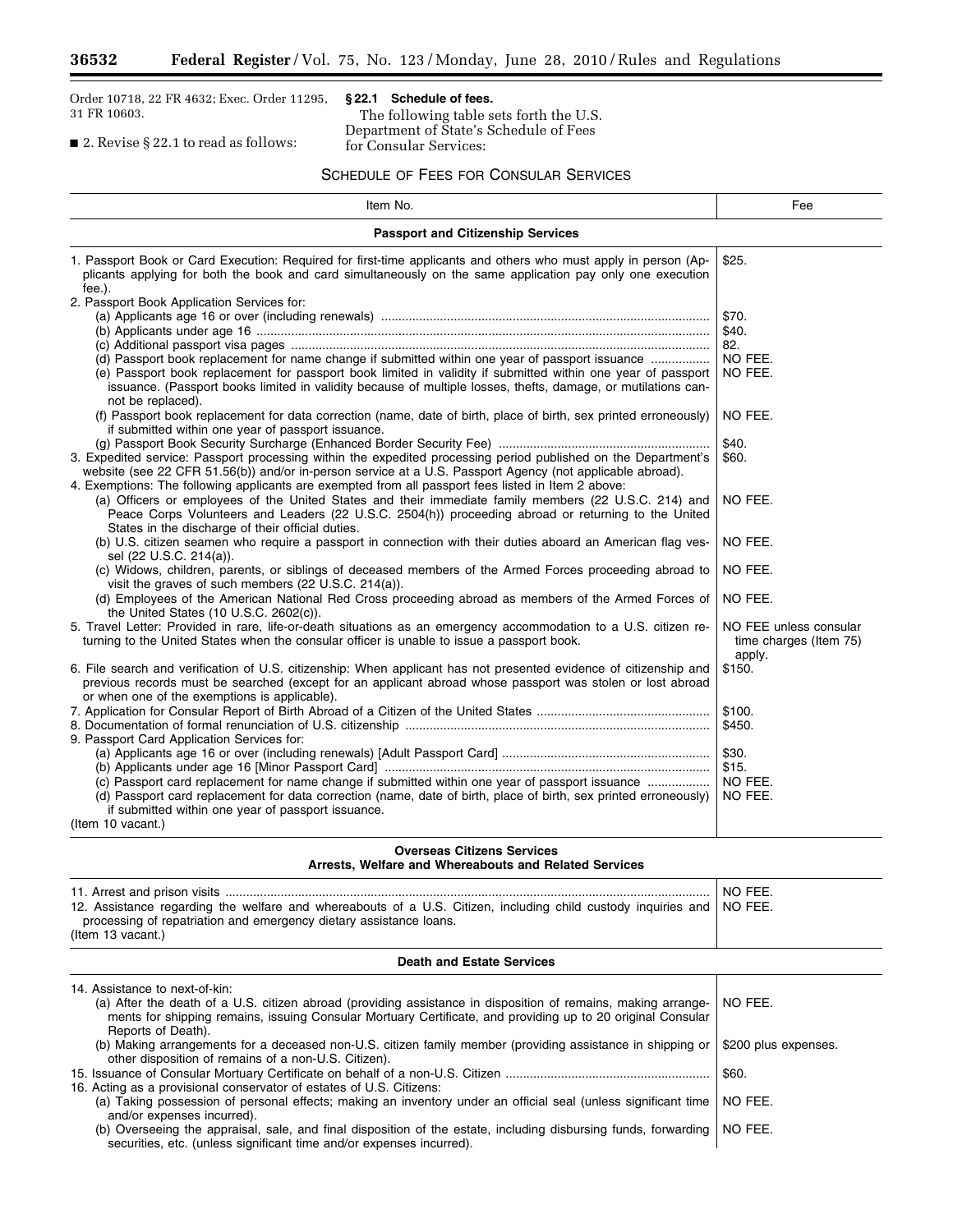# SCHEDULE OF FEES FOR CONSULAR SERVICES—Continued

| SCHEDULE OF FEES FOR CONSULAR SERVICES—CONNINGU                                                                                                                                                                                                                                                                                                               |                                              |
|---------------------------------------------------------------------------------------------------------------------------------------------------------------------------------------------------------------------------------------------------------------------------------------------------------------------------------------------------------------|----------------------------------------------|
| Item No.                                                                                                                                                                                                                                                                                                                                                      | Fee                                          |
|                                                                                                                                                                                                                                                                                                                                                               | Consular time (Item 75) plus<br>expenses.    |
| (Items 17 through 20 vacant.)                                                                                                                                                                                                                                                                                                                                 |                                              |
| <b>Nonimmigrant Visa Services</b>                                                                                                                                                                                                                                                                                                                             |                                              |
| 21. Nonimmigrant visa application and border crossing card processing fees (per person):                                                                                                                                                                                                                                                                      |                                              |
|                                                                                                                                                                                                                                                                                                                                                               | \$140.                                       |
|                                                                                                                                                                                                                                                                                                                                                               | \$150.                                       |
|                                                                                                                                                                                                                                                                                                                                                               | \$390.                                       |
|                                                                                                                                                                                                                                                                                                                                                               | \$350.                                       |
|                                                                                                                                                                                                                                                                                                                                                               |                                              |
|                                                                                                                                                                                                                                                                                                                                                               | \$140.                                       |
| (f) Border crossing card-under age 15; for Mexican citizens if parent or guardian has or is applying for a bor-<br>der crossing card (valid 10 years or until the applicant reaches age 15, whichever is sooner).                                                                                                                                             | \$14.                                        |
| 22. EXEMPTIONS from nonimmigrant visa application processing fee:                                                                                                                                                                                                                                                                                             |                                              |
| (b) Applicants for J visas participating in official U.S. Government-sponsored educational and cultural ex-                                                                                                                                                                                                                                                   | NO FEE.<br>NO FEE.                           |
| changes.<br>(c) Replacement Machine-Readable Visa when the original visa was not properly affixed or needs to be re-<br>issued through no fault of the applicant.                                                                                                                                                                                             | NO FEE.                                      |
| (d) Applicants exempted by international agreement as determined by the Department, including members<br>and staff of an observer mission to United Nations Headquarters recognized by the UN General Assembly,<br>and their immediate families.                                                                                                              | NO FEE.                                      |
|                                                                                                                                                                                                                                                                                                                                                               | NO FEE.                                      |
|                                                                                                                                                                                                                                                                                                                                                               |                                              |
|                                                                                                                                                                                                                                                                                                                                                               | NO FEE.                                      |
| (g) A parent, sibling, spouse, or child of a U.S. Government employee killed in the line of duty who is trav-<br>eling to attend the employee's funeral and/or burial; or a parent, sibling, spouse, son, or daughter of a U.S.<br>Government employee critically injured in the line of duty for visitation during emergency treatment and<br>convalescence. | NO FEE.                                      |
| 24. EXEMPTIONS from nonimmigrant visa issuance fee:                                                                                                                                                                                                                                                                                                           | RECIPROCAL.                                  |
| (a) An official representative of a foreign government or an international or regional organization of which the<br>U.S. is a member; members and staff of an observer mission to United Nations Headquarters recognized<br>by the UN General Assembly; and applicants for diplomatic visas as defined under Item 22(a); and their im-<br>mediate families.   | NO FEE.                                      |
|                                                                                                                                                                                                                                                                                                                                                               | NO FEE.                                      |
|                                                                                                                                                                                                                                                                                                                                                               | NO FEE.                                      |
|                                                                                                                                                                                                                                                                                                                                                               | NO FEE.                                      |
| 25. Fraud prevention and detection fee for visa applicant included in L blanket petition (principal applicant only)<br>(Items 26 through 30 vacant.)                                                                                                                                                                                                          | \$500.                                       |
| <b>Immigrant and Speical Visa Services</b>                                                                                                                                                                                                                                                                                                                    |                                              |
| 31. Filing immigrant visa petition (collected for USCIS and subject to change)                                                                                                                                                                                                                                                                                |                                              |
|                                                                                                                                                                                                                                                                                                                                                               | For fee amount, see 8 CFR<br>$103.7(b)(1)$ . |
|                                                                                                                                                                                                                                                                                                                                                               | For fee amount, see 8 CFR<br>$103.7(b)(1)$ . |
| 32. Immigrant visa application processing fee (per person)                                                                                                                                                                                                                                                                                                    |                                              |
|                                                                                                                                                                                                                                                                                                                                                               | \$330.                                       |
|                                                                                                                                                                                                                                                                                                                                                               | \$720.                                       |
| (c) Other immigrant visa applications (including Diversity Visa applicants, I-360 self-petitioners, special immi-<br>grant visa applicants).                                                                                                                                                                                                                  | \$305.                                       |
| (d) Certain Iragi and Afghan special immigrant visa applications (per 8 U.S.C. 1101 note; 11 U.S.C. 1157<br>note).                                                                                                                                                                                                                                            | NO FEE.                                      |
|                                                                                                                                                                                                                                                                                                                                                               | \$440.                                       |
| 35. Special visa services:                                                                                                                                                                                                                                                                                                                                    | \$88.                                        |

| (Items 37 through 40 vacant.)   | \$74.          |  |
|---------------------------------|----------------|--|
| <b>Documentary Services</b>     |                |  |
| 41. Providing notarial service: | \$50.<br>\$50. |  |

(c) Waiver of two-year residency requirement ....................................................................................................... \$215.

103.7(b)(1).<br>NO FEE.

(a) Determining Returning Resident Status ........................................................................................................... \$380. (b) Transportation letter for Legal Permanent Residents of the United States ..................................................... \$165.

(d) Waiver of immigrant visa ineligibility (collected for USCIS and subject to change) ........................................ For fee amount, see 8 CFR

(e) Refugee or significant public benefit parole case processing .......................................................................... NO FEE.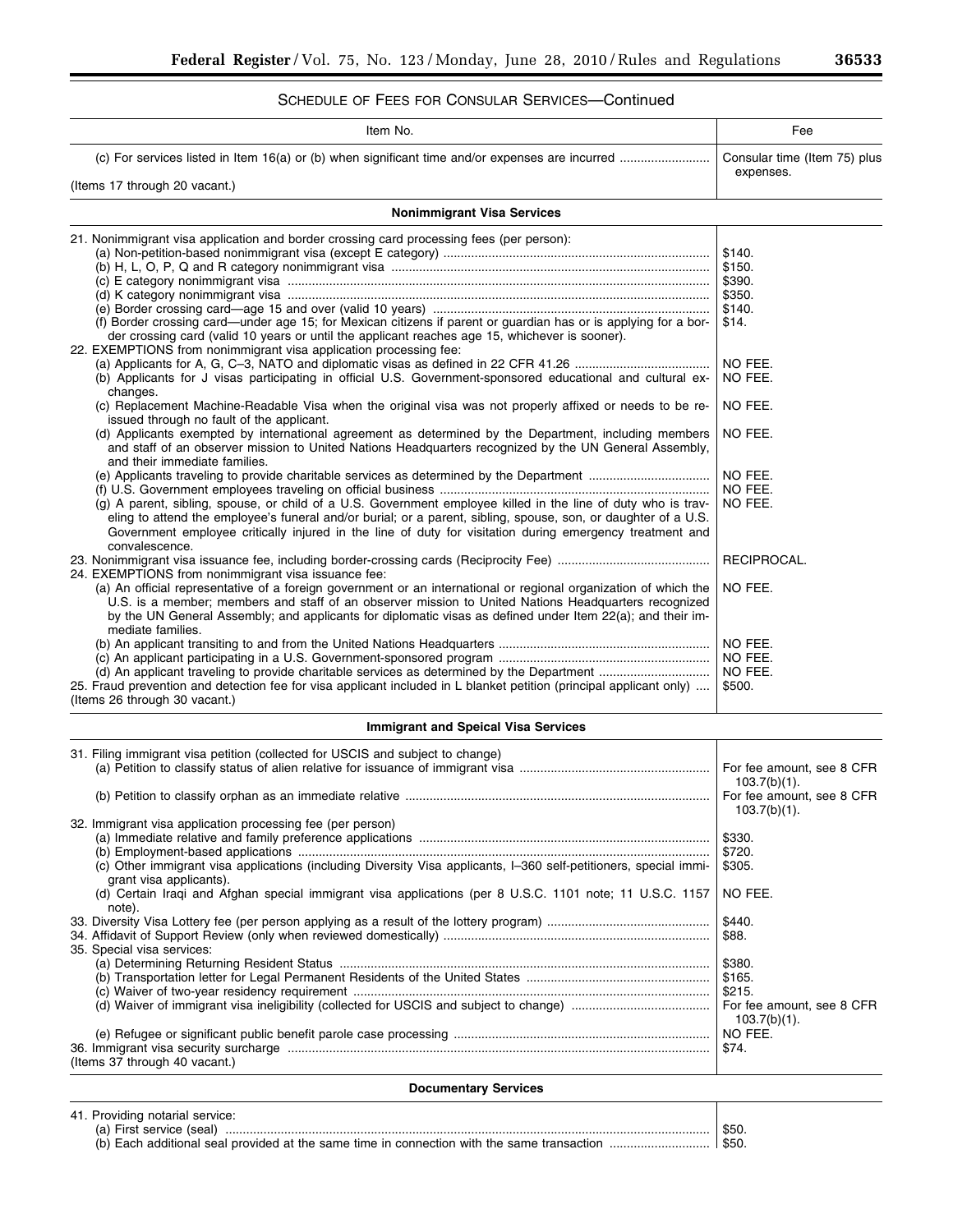# SCHEDULE OF FEES FOR CONSULAR SERVICES—Continued

| Item No.                                                                                                                                                                                                                                   | Fee            |
|--------------------------------------------------------------------------------------------------------------------------------------------------------------------------------------------------------------------------------------------|----------------|
| 42. Certification of a true copy or that no record of an official file can be located (by a post abroad):<br>43. Provision of documents, certified copies of documents, and other certifications by the Department of State (do-           | \$50.<br>\$50. |
| mestic):                                                                                                                                                                                                                                   |                |
| (a) Documents relating to births, marriages, and deaths of U.S. citizens abroad originally issued by a U.S.<br>embassy or consulate.                                                                                                       | \$50.          |
|                                                                                                                                                                                                                                            | \$50.          |
| (c) Certified copies of documents relating to births and deaths within the former Canal Zone of Panama from<br>records maintained by the Canal Zone Government from 1904 to September 30, 1979.                                            | \$50.          |
|                                                                                                                                                                                                                                            | \$50.          |
|                                                                                                                                                                                                                                            | \$50.          |
| 44. Authentications (by posts abroad):                                                                                                                                                                                                     | \$50.          |
|                                                                                                                                                                                                                                            | \$50.          |
|                                                                                                                                                                                                                                            | \$50.          |
| (c) Certifying to the official status of an officer of the U.S. Department of State or of a foreign diplomatic or<br>consular officer accredited to or recognized by the U.S. Government.                                                  | \$50.          |
|                                                                                                                                                                                                                                            | \$50.          |
| 45. Exemptions: Notarial, certification, and authentication fees (Items 41-44) or passport file search fees (Item 6)<br>will not be charged when the service is performed:                                                                 |                |
| (a) At the direct request of any Federal Government agency, any state or local government, the District of Co-<br>lumbia, or any of the territories or possessions of the United States (unless significant costs would be in-<br>curred). | NO FEE.        |
| (b) With respect to documents to be presented by claimants, beneficiaries, or their witnesses in connection<br>with obtaining Federal, state, or municipal benefits.                                                                       | NO FEE.        |
| (c) For U.S. citizens outside the United States preparing ballots for any public election in the United States or<br>any of its territories.                                                                                               | NO FEE.        |
| (d) At the direct request of a foreign government or an international agency of which the United States is a<br>member if the documents are for official noncommercial use.                                                                | NO FEE.        |
| (e) At the direct request of a foreign government official when appropriate or as a reciprocal courtesy                                                                                                                                    | NO FEE.        |
| (f) At the request of direct-hire U.S. Government personnel, Peace Corps volunteers, or their dependents sta-<br>tioned or traveling officially in a foreign country.                                                                      | NO FEE.        |
| (g) With respect to documents whose production is ordered by a court of competent jurisdiction                                                                                                                                             | NO FEE.        |
|                                                                                                                                                                                                                                            | I NO FEE.      |
|                                                                                                                                                                                                                                            | NO FEE.        |
| $l$ tomo $l$ $\Omega$ through $E\Omega$ vogant)                                                                                                                                                                                            |                |

(Items 46 through 50 vacant.)

## **Judicial Assistance Services**

| 51. Processing letters rogatory and Foreign Sovereign Immunities Act (FSIA) judicial assistance cases, including<br>providing seal and certificate for return of letters rogatory executed by foreign officials.<br>52. Taking depositions or executing commissions to take testimony: | \$2,275.                                  |
|----------------------------------------------------------------------------------------------------------------------------------------------------------------------------------------------------------------------------------------------------------------------------------------|-------------------------------------------|
| (a) Scheduling/arranging appointments for depositions, including depositions by video teleconference (per<br>daily appointment).                                                                                                                                                       | \$1,283.                                  |
| (b) Attending or taking depositions, or executing commissions to take testimony (per hour or part thereof)                                                                                                                                                                             | \$309 per hour plus ex-<br>penses.        |
|                                                                                                                                                                                                                                                                                        | Consular time (Item 75) plus<br>expenses. |
|                                                                                                                                                                                                                                                                                        | Consular time (Item 75) plus<br>expenses. |
| 53. Exemptions: Deposition or executing commissions to take testimony. Fees (Item 52) will not be charged when<br>the service is performed:                                                                                                                                            | \$415.                                    |
| (a) At the direct request of any Federal Government agency, any state or local government, the District of Co-<br>lumbia, or any of the territories or possessions of the United States (unless significant time required and/or<br>expenses would be incurred).                       | NO FEE.                                   |
| (b) Executing commissions to take testimony in connection with foreign documents for use in criminal cases<br>when the commission is accompanied by an order of Federal court on behalf of an indigent party.                                                                          | NO FEE.                                   |
| (Items 54 through 60 vacant.)                                                                                                                                                                                                                                                          |                                           |
|                                                                                                                                                                                                                                                                                        |                                           |

#### **Services Relating to Vessels and Seamen**

| 61. Shipping and Seaman's services: Including but not limited to recording a bill of sale of a vessel purchased Consular time (Item 75) plus |           |
|----------------------------------------------------------------------------------------------------------------------------------------------|-----------|
| abroad, renewal of a marine radio license, and issuance of certificate of American ownership.                                                | expenses. |
| (Items 62 through 70 vacant.)                                                                                                                |           |

**Administrative Services** 

71. Non-emergency telephone calls .............................................................................................................................. \$10 plus long distance